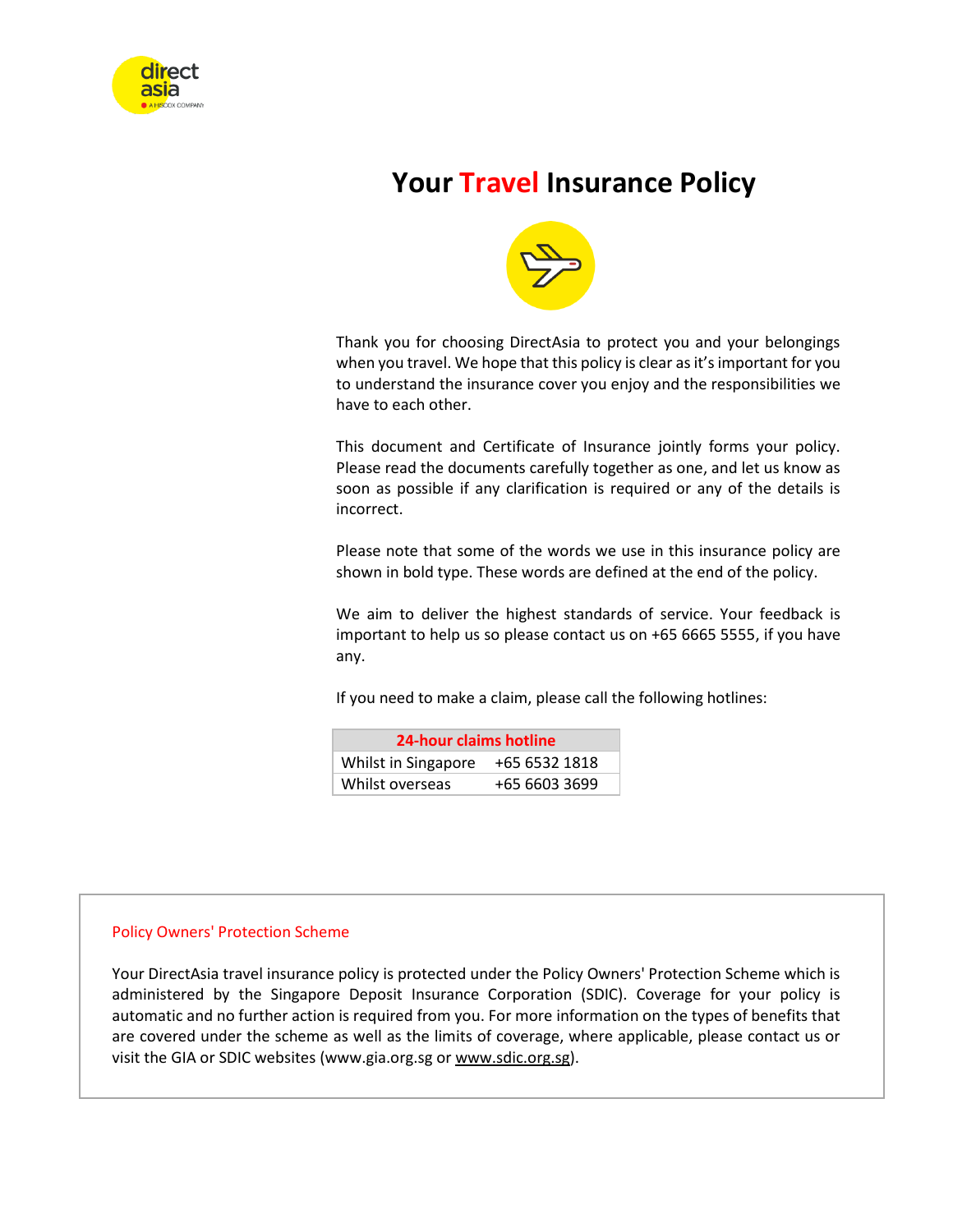

# **Contents**

| $1_{-}$                                                                                              |  |
|------------------------------------------------------------------------------------------------------|--|
| 2.                                                                                                   |  |
|                                                                                                      |  |
|                                                                                                      |  |
|                                                                                                      |  |
|                                                                                                      |  |
|                                                                                                      |  |
|                                                                                                      |  |
|                                                                                                      |  |
|                                                                                                      |  |
|                                                                                                      |  |
|                                                                                                      |  |
|                                                                                                      |  |
|                                                                                                      |  |
|                                                                                                      |  |
|                                                                                                      |  |
| Section 7: Trip Cancellation and Curtailment, Reluctance to Travel Following an Act of Terrorism and |  |
|                                                                                                      |  |
|                                                                                                      |  |
|                                                                                                      |  |
|                                                                                                      |  |
|                                                                                                      |  |
|                                                                                                      |  |
|                                                                                                      |  |
|                                                                                                      |  |
|                                                                                                      |  |
|                                                                                                      |  |
|                                                                                                      |  |
|                                                                                                      |  |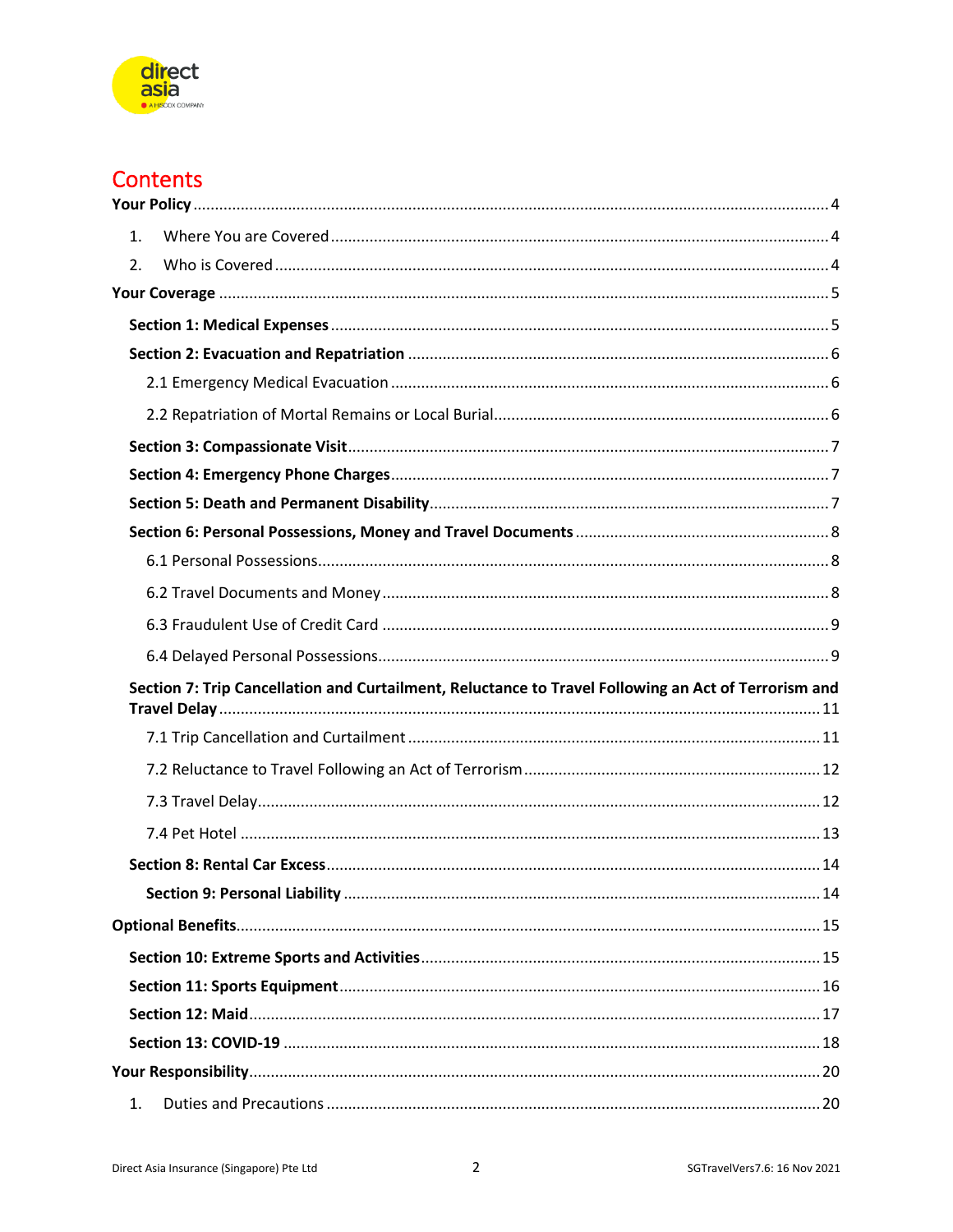

| 2.  |  |
|-----|--|
| 3.  |  |
| 4.  |  |
| 5.  |  |
|     |  |
| 1.  |  |
| 2.  |  |
| 3.  |  |
| 4.  |  |
| 5.  |  |
| 6.  |  |
| 7.  |  |
| 8.  |  |
| 9.  |  |
| 10. |  |
| 11. |  |
| 12. |  |
| 13. |  |
| 14. |  |
| 15. |  |
|     |  |
|     |  |
|     |  |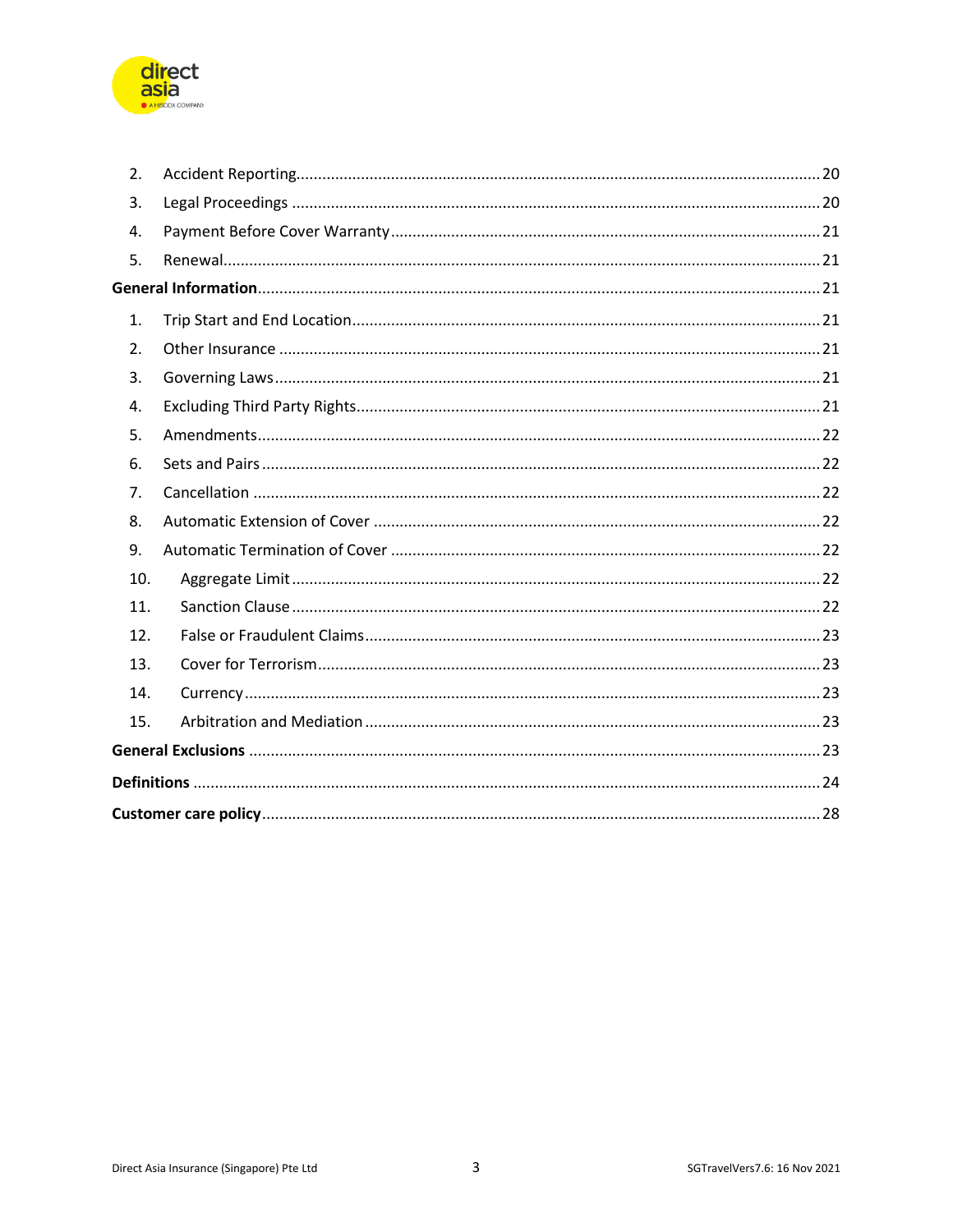

## <span id="page-3-0"></span>Your Policy

This **policy**, including any endorsements **we** have issued, tells **you** what **you** need to know about **your** travel insurance and forms a legally enforceable agreement between **you** and **us** during the **period of insurance**. **We** agree to pay the benefits set out in this **policy** on condition precedent that the premium is fully paid in Singapore dollars inclusive of any relevant tax.

All information provided to **us** in **your** application form, including declarations made over the phone, internet or in person would form the basis of this **policy**. **You** must answer all the questions in **your** application accurately and disclose all facts **you** know or could reasonably be expected to know that is relevant to **our** decision before this **policy** is issued. Otherwise, **we** may deny a claim or void this **policy**.

**Your** coverage under this **policy** is subject to the type of plan, country or geographical zone and benefits **you** have selected with the corresponding **policy** terms and conditions.

## <span id="page-3-1"></span>1. Where You are Covered

For single trip **policy**, **your certificate of insurance** will show the country **you** are covered at.

For annual **policy**, the geographical zone **you** are covered at is displayed on **your certificate of insurance**. Geographical zone:

| <b>ASEAN</b>                       | Asia                               | Worldwide                          |
|------------------------------------|------------------------------------|------------------------------------|
| Brunei, Cambodia, Indonesia, Laos, | ASEAN, Australia, China (excluding | All countries except: Afghanistan, |
| Malaysia, Myanmar, Philippines,    | Tibet and Mongolia), Hong Kong     | Iran, Iraq, Libya, Nepal, North    |
| Thailand and Vietnam.              | SAR, India, Japan, South Korea,    | Korea, Sudan, Syria, Democratic    |
|                                    | Macau, New Zealand, Sri Lanka and  | Republic of Congo, Somalia and     |
|                                    | Taiwan.                            | Yemen.                             |

## <span id="page-3-2"></span>2. Who is Covered

When **you** have chosen adult only, all of the adult must be named and displayed on the **certificate of insurance** to be eligible for cover under this **policy**. If **you** have added **children** to be covered under this **policy**, you may opt for the **children** not to be named in the **certificate of insurance.** Please note that **children** must travel with at least one **insured adult** (excluding maid) for the duration of the trip for that **child's** cover to be valid.

If **you** have opted and paid for the maid optional benefit, the maid must travel with at least one **insured adult** for the duration of the trip for the cover to be valid.

The maximum amount **we** will pay per trip under sections 1, 2, 5, 6, 7, and 11 is the lower of:

- sum of each family members' claims amounts payable based on the per person or per **adult** or per **child** limits;
- per family limit applicable in each **policy** section.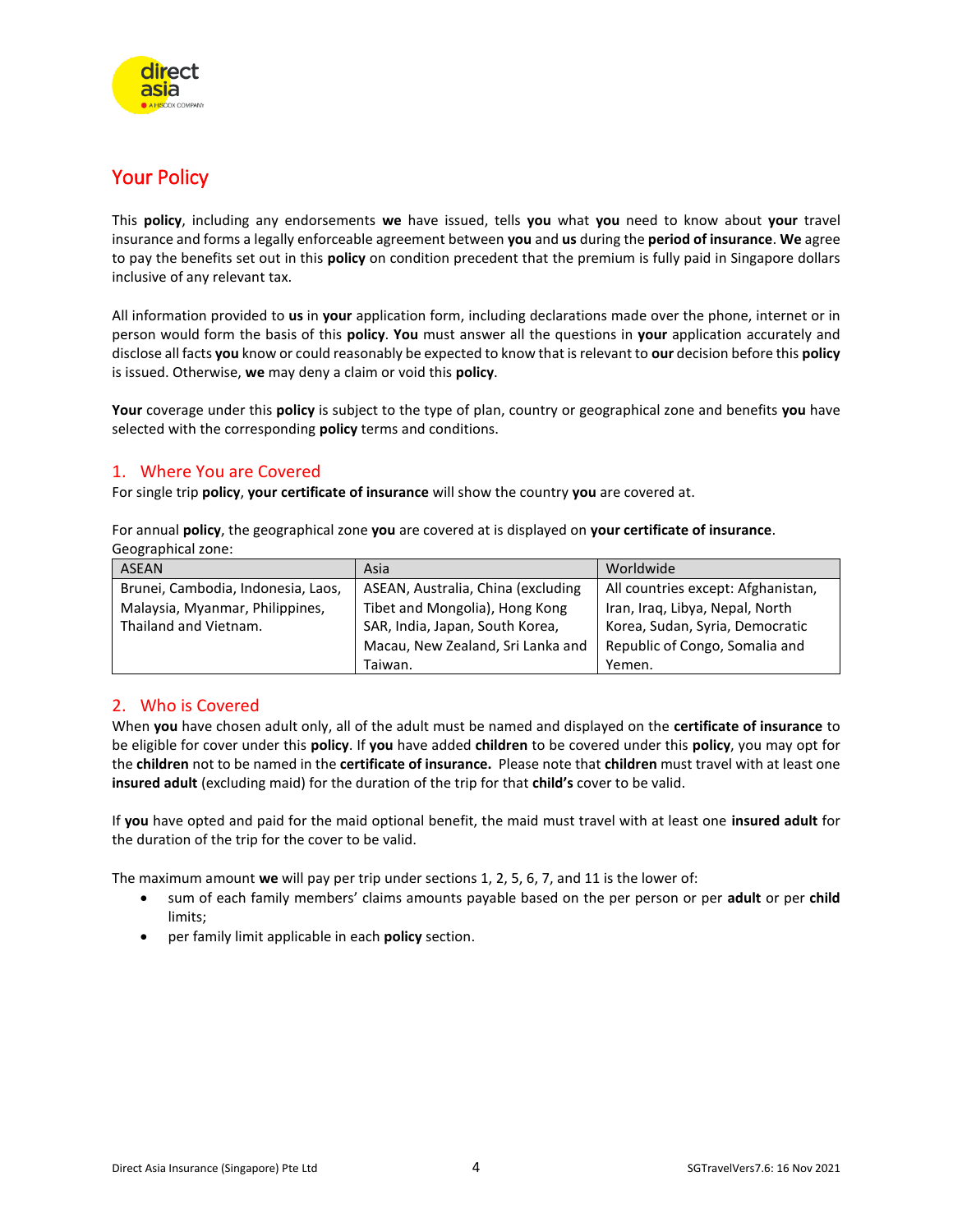

## <span id="page-4-0"></span>Your Coverage

## <span id="page-4-1"></span>Section 1: Medical Expenses

This section covers you for **medical expenses**reasonably and necessarily incurred for medical treatment if **you** suffer an **injury** or **sickness** whilst overseas on **your insured trip** up to the limits in the summary of limits. When initial medical treatment has been sought overseas and requires follow-up treatment in Singapore, or when initial medical treatment has been sought within 48 hours of **your** return to Singapore, **we** will pay up to the limit in the summary of limits for medical treatment within Singapore for a maximum of 30 days from **your** return to Singapore.

Any specialist treatment must be referred to by a **doctor** or **dentist** who is a General Practitioner.

#### Summary of limits

|                            | <b>DA150</b> | <b>DA200</b> | <b>DA500</b> | <b>DA1000</b> |
|----------------------------|--------------|--------------|--------------|---------------|
| Overseas                   |              |              |              |               |
| Per adult or child         | \$150,000    | \$200,000    | \$500,000    | \$1,000,000   |
| Per senior                 | \$75,000     | \$100,000    | \$250,000    | \$500,000     |
| Per family limit           | \$375,000    | \$500,000    | \$1,250,000  | \$2,500,000   |
| Singapore                  |              |              |              |               |
| Per adult or child         | \$5,000      | \$10,000     | \$25,000     | \$50,000      |
| Per senior                 | \$2,500      | \$5,000      | \$12,500     | \$25,000      |
| Per family limit           | \$12,500     | \$25,000     | \$62,500     | \$125,000     |
| <b>Chinese medical</b>     | \$300        | \$500        | \$750        | \$1,000       |
| practitioner sub limit     |              |              |              |               |
| (overseas or in Singapore) |              |              |              |               |

#### What is not covered:

- Any **medical expenses** incurred due to or related to any **pre-existing medical conditions**.
- Any **medical expenses** incurred due to or related to pregnancy, childbirth, miscarriage or abortion unless caused by an **injury** (**you** are not covered due to **sickness**).
- Any dental expenses incurred due to sickness, disease, infection or any physical defect or illness.
- Any **medical expenses** incurred for Chiropractor fees.
- Any vitamins, prebiotics, probiotics, health supplements or skin care products regardless prescribed by a **doctor, dentist** or **Chinese medical practitioner** or purchased over the counter.
- Any prepaid **medical expenses**.

#### Important note:

- If **you** have any medical insurance that would pay out in the same situations, this **policy** will pay out after any other insurance has been exhausted. We will cover any shortfall including an excess (i.e. contribution **you** are required to pay for first part of a claim) that **you** are subjected to, if it is a valid claim under **our** policy up to the limits in summary of limits.
- **Our** approval must be obtained prior to private hospitalisation or specialist treatment in Singapore. **We**, at our sole discretion, reserve the right to choose the hospital.
- Bacterial or viral infections are only covered if contracted while overseas and there was no health warning issued prior to **your** departure.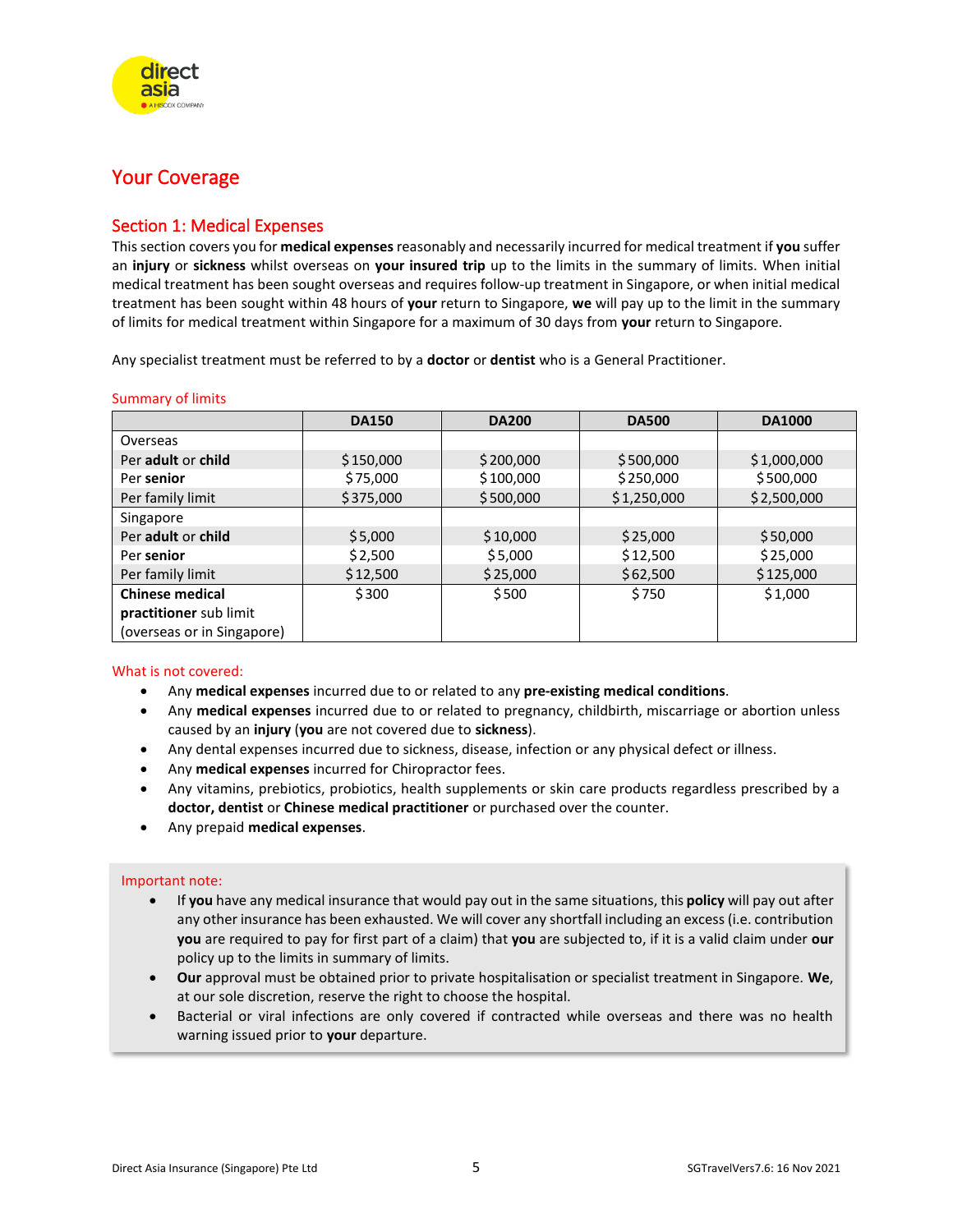<span id="page-5-0"></span>

## <span id="page-5-1"></span>2.1 Emergency Medical Evacuation

**We** will pay up to the limit shown in the summary of limits the cost to move **you** to another location for medical treatment or for **you** to return to Singapore, if in **our** opinion it is medically appropriate after **you** suffer **injury** or **sickness** overseas during an **insured trip**. **We**, at our sole discretion, will decide both the evacuation location and how it will be carried out and make all arrangements. If **we** decide a commercial flight is appropriate and **you** can still use **your** return flight, **we** will only pay the administration fees **you** incur to change the travel date or destination.

#### Summary of limits

|                     | <b>DA150</b> | <b>DA200</b> | <b>DA500</b> | <b>DA1000</b> |
|---------------------|--------------|--------------|--------------|---------------|
| Per adult and child | \$1,500,000  | \$1,500,000  | \$1,500,000  | \$1,500,000   |
| Per senior          | \$250,000    | \$250,000    | \$250,000    | \$250,000     |
| Per family limit    | \$3,750,000  | \$3,750,000  | \$3,750,000  | \$3,750,000   |

#### What is not covered:

- Any services rendered without **our** prior authorisation or intervention. If, due to reasons beyond **your** control, **you** are unable to notify **us** to make necessary arrangements, **we** reserve the right to only pay the expenses incurred for the services that **we** would have provided and approved based on **our** assessment.
- Any evacuation if **we** assess it can be treated locally and does not prevent **you** from continuing **your** trip or where **we** assess **you** are physically able to return to Singapore as a normal passenger without medical assistance.

#### Important note:

- **You** must contact **us** at 6532 1818 (Singapore) or +65 6603 3699 (Overseas) to arrange medical evacuation and not make **your** own arrangements.
- **We** will not be responsible for any act or failure to act by **our appointed assistance provider** or professionals appointed by them.

## <span id="page-5-2"></span>2.2 Repatriation of Mortal Remains or Local Burial

**We** will pay up to the limit shown in the summary of limits if **you** die (as certified in accordance with the local laws and regulations of the country where you are travelling to) overseas during an **insured trip** from an **injury** or **sickness** sustained overseas during the **insured trip**. **We** will make all the necessary arrangements to return **your** body or ashes to Singapore.

Alternatively, **your** next of kin can choose to return **your** body to another country or arrange a local burial, subject to local laws, in the country in which death occurred and **we** will make all the necessary arrangements. In either case, the maximum **we** will pay is the amount it would have cost to return **your** body or ashes to Singapore.

#### Summary of limits

|                     | <b>DA150</b> | <b>DA200</b> | <b>DA500</b> | <b>DA1000</b> |
|---------------------|--------------|--------------|--------------|---------------|
| Per adult and child | \$1,500,000  | \$1,500,000  | \$1,500,000  | \$1,500,000   |
| Per senior          | \$250,000    | \$250,000    | \$250,000    | \$250,000     |
| Per family limit    | \$3,750,000  | \$3,750,000  | \$3,750,000  | \$3,750,000   |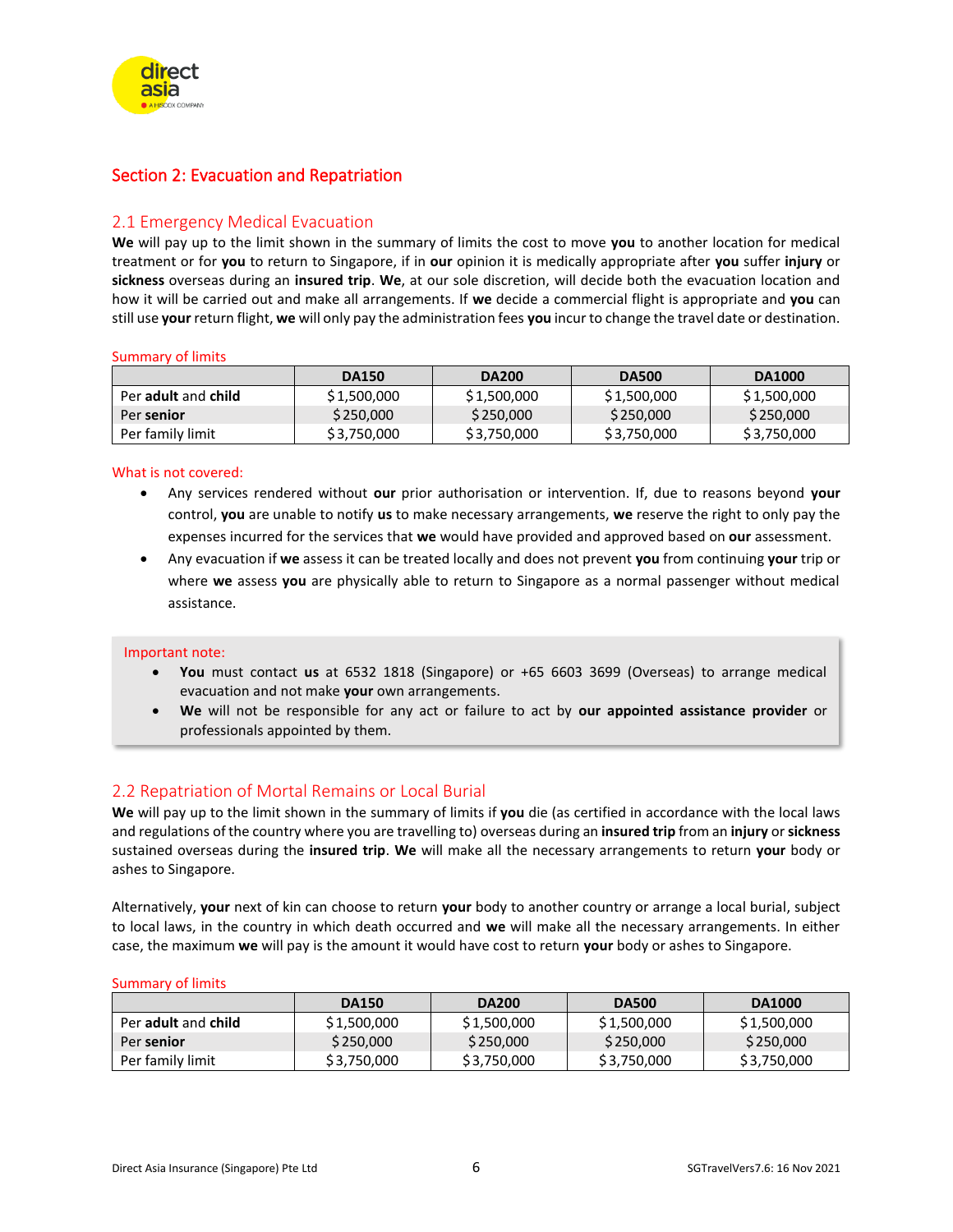

#### What is not covered:

- The cost of burial or cremation in Singapore.
- Any services rendered without **our** prior authorisation or intervention.
- Any expenses related to religious ceremonies or rites.

### <span id="page-6-0"></span>Section 3: Compassionate Visit

We will pay up to the limit shown in the summary of limits the cost of reasonable round trip economy class transport and reasonable accommodation expenses to allow one family member or friend to travel to be with **you** if **you** are hospitalised for at least five continuous days overseas following an **injury** or **sickness** during an **insured trip**. **We** will only pay up until the date a **doctor** confirms **you** are fit to continue **your** trip or to return to Singapore or for up to 30 days whichever is shorter. **We** will not pay if **you** already have a family member or **travel companion** with **you**.

#### Summary of limits

|              | <b>DA150</b> | <b>DA200</b> | <b>DA500</b> | <b>DA1000</b> |
|--------------|--------------|--------------|--------------|---------------|
| Per<br>event | \$2,000      | \$3.000      | 5,000        | ,500          |

### <span id="page-6-1"></span>Section 4: Emergency Phone Charges

**We** will pay up to the limit shown in the summary of limits the cost of any phone charges **you** incur in calling +65 6603 3699 to engage in services in relation to a claim under this **policy**.

#### Summary of limits

|                            | <b>DA150</b> | <b>DA200</b> | <b>DA500</b> | <b>DA1000</b> |
|----------------------------|--------------|--------------|--------------|---------------|
| Per adult, child or senior | 100          | \$100        | 100          | \$ 100        |

## <span id="page-6-2"></span>Section 5: Death and Permanent Disability

**We** will pay **you** the limit shown in the summary of limits if **you** suffer **injury** during an **insured trip** which solely and directly results in **loss of limbs**, **loss of sight**, **permanent total disablement** or **your** death within 90 days of the date from an **accident**.

The most **we** will pay for the complete, irrecoverable and irreparable loss of sight in only one eye is 60% of the limit shown in the summary of limits.

**We** will pay for each **insured** person only once under this cover, up to 100% of the limit and not for both death and **permanent total disablement**. This cover will cease under this **policy** in respect of the same **insured** person for any **injury** sustained thereafter.

Summary of limits

|                     | <b>DA150</b> | <b>DA200</b> | <b>DA500</b> | <b>DA1000</b> |
|---------------------|--------------|--------------|--------------|---------------|
| Per adult and child | \$ 100,000   | \$300,000    | \$500,000    | \$500,000     |
| Per senior          | \$50,000     | \$150,000    | \$250,000    | \$250,000     |
| Per family limit    | \$250.000    | \$750,000    | \$1,250,000  | \$1,250,000   |

#### What is not covered:

- Any claims for death, loss or **permanent total disablement** caused directly or indirectly by:
	- o **sickness**, disease, infection or any physical defect or illness.
	- o any bodily injury which existed prior to the beginning of the **insured trip**.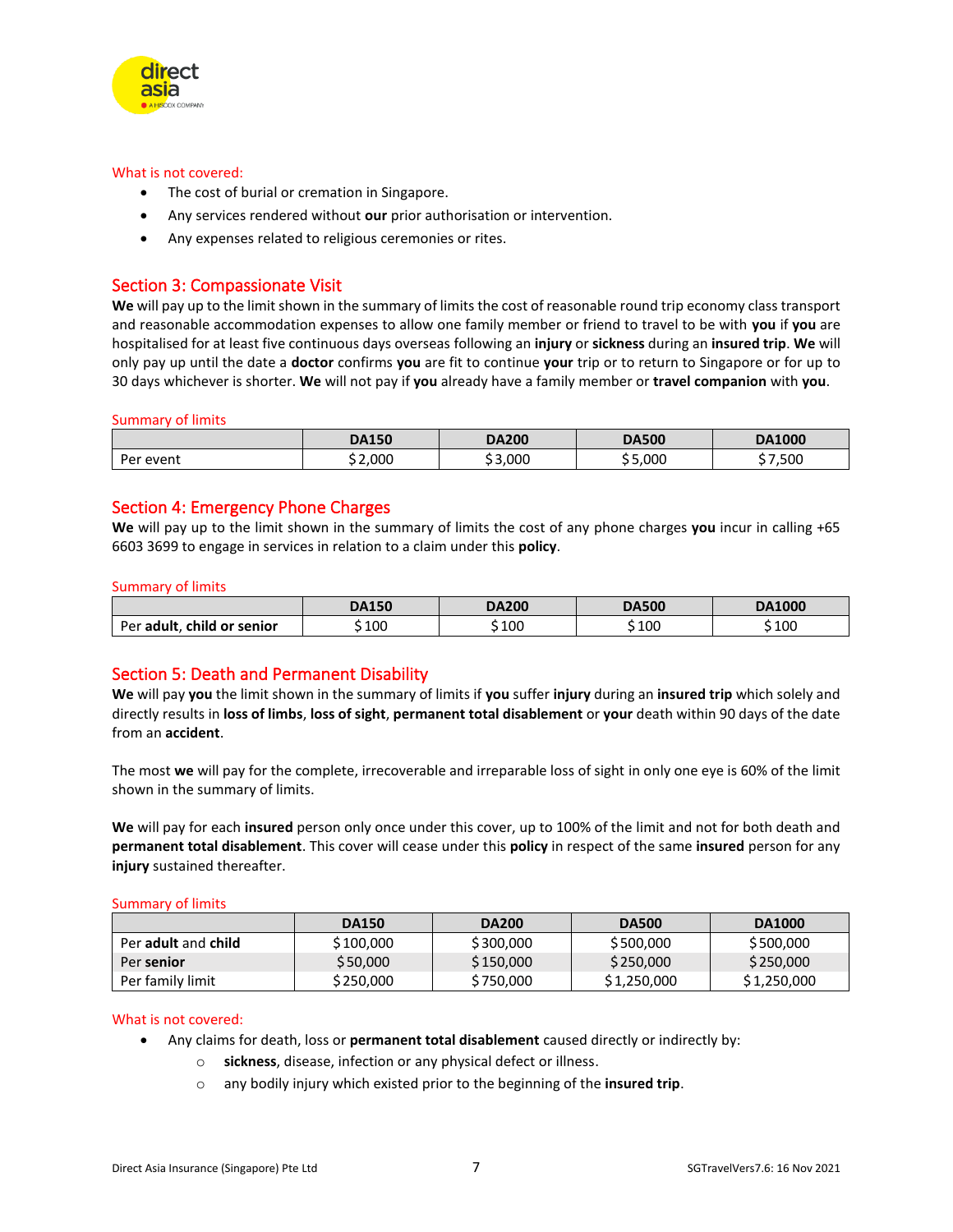

## <span id="page-7-0"></span>**Section 6: Personal Possessions, Money and Travel Documents**

### <span id="page-7-1"></span>6.1 Personal Possessions

**We** will pay for theft, loss or **accidental** damage to **your personal possessions** during an **insured trip**. **We** will, at **our** discretion, determine whether to repair, replace or make payment for an item. If any item is beyond economic repair **we** will treat as if it was lost or stolen.

**You** must provide proof of purchase for any item, **pair and set** upon **our** request it (e.g. receipts or credit card statements). If no proof of purchase is provided, the most **we** will pay is up to \$50 per item, up to a maximum of 5 items.

If proof of purchase is provided, **we** will pay the original price for the item less an allowance for wear, tear and depreciation set out in table below:

Adjustments due to wear, tear and depreciation (on **personal possessions**, computers and/or their accessories, tablet devices, and satellite navigation devices)

| Item age (with proof of purchase) | Payment reduction |
|-----------------------------------|-------------------|
| Less than one year old            | 0%                |
| One year old                      | 25%               |
| Two years old                     | 50%               |
| Three or more years old           | 75%               |

There is no wear, tear and depreciation adjustment on **valuables**, apart from computers and/or their accessories, tablet devices, and satellite navigation devices. For claims for mobile phones **we** will pay the higher of purchase price or published value by telecommunications providers' trade-in listing in Singapore if the item is less than a year old and **you** have proof of purchase. If the item is older than a year or **you** do not have proof of purchase **we** will pay higher of the above referenced trade-in listing or \$50.

For any item that forms part of a **pair or set**, **we** will only pay the proportionate part of the value of the **pair or set**. A **pair or set** of items is treated as one item (e.g. a pair of shoes, a camera and its accompanying lenses and accessories even if purchased separately and of different brands).

Each **insured** person can only claim for one mobile phone, one tablet device and one computer (including laptops, games and gaming consoles) per **insured trip**.

## <span id="page-7-2"></span>6.2 Travel Documents and Money

**We** will pay the cost of replacing essential **travel documents** (e.g. passport and/or visa) and personal **money** if they are stolen whilst overseas during an **insured trip**. **We** will also reimburse **you** for the reasonable and necessary expenses **you** incur in replacing essential **travel documents**. The maximum limit for **money** is \$500.

The most **we** will pay in total under **personal possessions** and **travel documents** and **money** section is the per person limit on the summary of limits.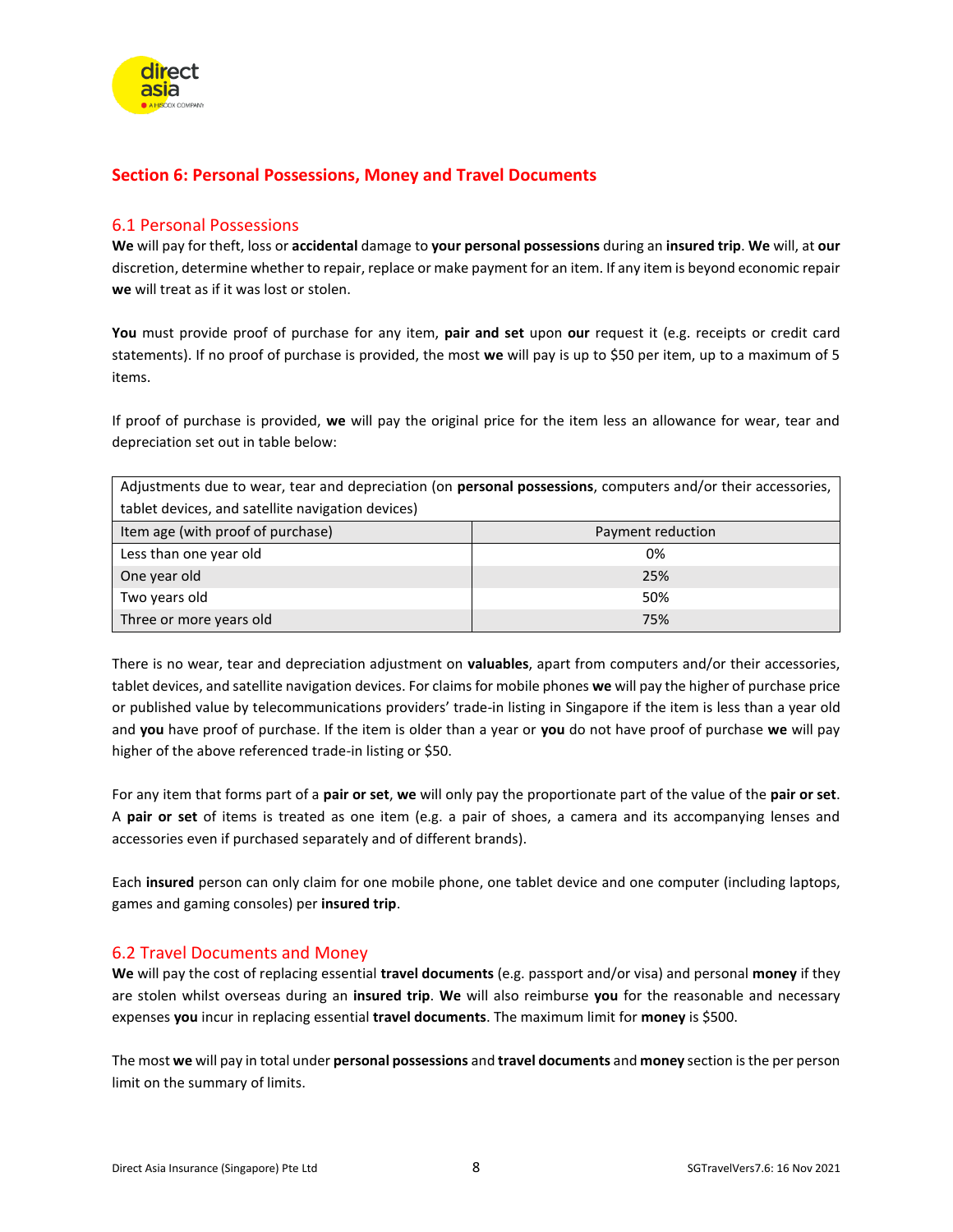

## <span id="page-8-0"></span>6.3 Fraudulent Use of Credit Card

**We** will pay up to the limit shown in the summary of limits for the irrecoverable unauthorised charges for which **you** are made liable for if **your** credit card is lost or stolen whilst overseas during **insured trip**.

## <span id="page-8-1"></span>6.4 Delayed Personal Possessions

**We** will pay up to the limit shown in the summary of limits if during an **insured trip**, **your** checked in **personal possessions** is temporarily lost in transit or misdirected by the carrier and not restored to **you** within 6 hours after **your** arrival at the baggage pick up point of **your** scheduled destination overseas. **We** will pay \$200 for every full 6 hours of delay.

For **personal possessions** that is delayed on **your** return trip to Singapore, **we** will pay **you** a one-time \$200 after 6 hours of delay.

**You** must provide **us** with a written confirmation from the transport/service provider of the delay and the reason for the delay and length of the delay.

|                                                            | <b>DA150</b> | <b>DA200</b> | <b>DA500</b> | <b>DA1000</b> |
|------------------------------------------------------------|--------------|--------------|--------------|---------------|
| Combined per person limit                                  | \$1,000      | \$3,000      | \$5,000      | \$7,500       |
| Combined per family limit;                                 | \$2,500      | \$7,500      | \$12,500     | \$18,750      |
| Any item, pair or set limit for personal                   | \$500        | \$500        | \$500        | \$500         |
| possessions, valuables, money<br>(within per person limit) |              |              |              |               |
| Laptop limit (within per person limit)                     | \$1,000      | \$1,000      | \$1,000      | \$1,000       |
| Credit card fraud                                          | \$200        | \$200        | \$200        | \$200         |
| Delayed personal possessions<br>(per person limit)         | \$1,000      | \$1,000      | \$1,000      | \$1,000       |
| Delayed personal possessions<br>(per family limit)         | \$2,500      | \$2,500      | \$2,500      | \$2,500       |

#### Summary of limits (for all of Section 6)

#### What is not covered (for all of section 6):

- Theft, loss or damage if **you** do not exercise reasonable care for the safety and supervision of **your personal possessions**. **You** must not leave any item unattended in a **public place** including in a locked vehicle. **Valuables** (including mobiles and laptops), **money** and **travel documents** must be carried by **you** (not checked in with **public transport** provider or left in a vehicle) or in a locked safe. **You** must take all reasonable measures to find lost items.
- Theft, loss or damage to data or information stored on tapes, cards, discs or other similar storage devices, smart watches and fitness trackers, computers including laptops, games & game consoles, tablet devices (including IPADS and eBooks), mobile phones, satellite navigation devices, remote controlled devices (including drones and similar).
- Theft, loss or damage to stored value cards or equivalent devices, casino chips, vouchers, cash card, credit value added cards, ticket/cards used for public transportation, bonds, coupons, negotiable instruments, title deeds, manuscripts, securities of any kind, replacement of credit cards, Identity Cards (IC) and driving licenses.
- Destruction, theft, loss or damage of the following property: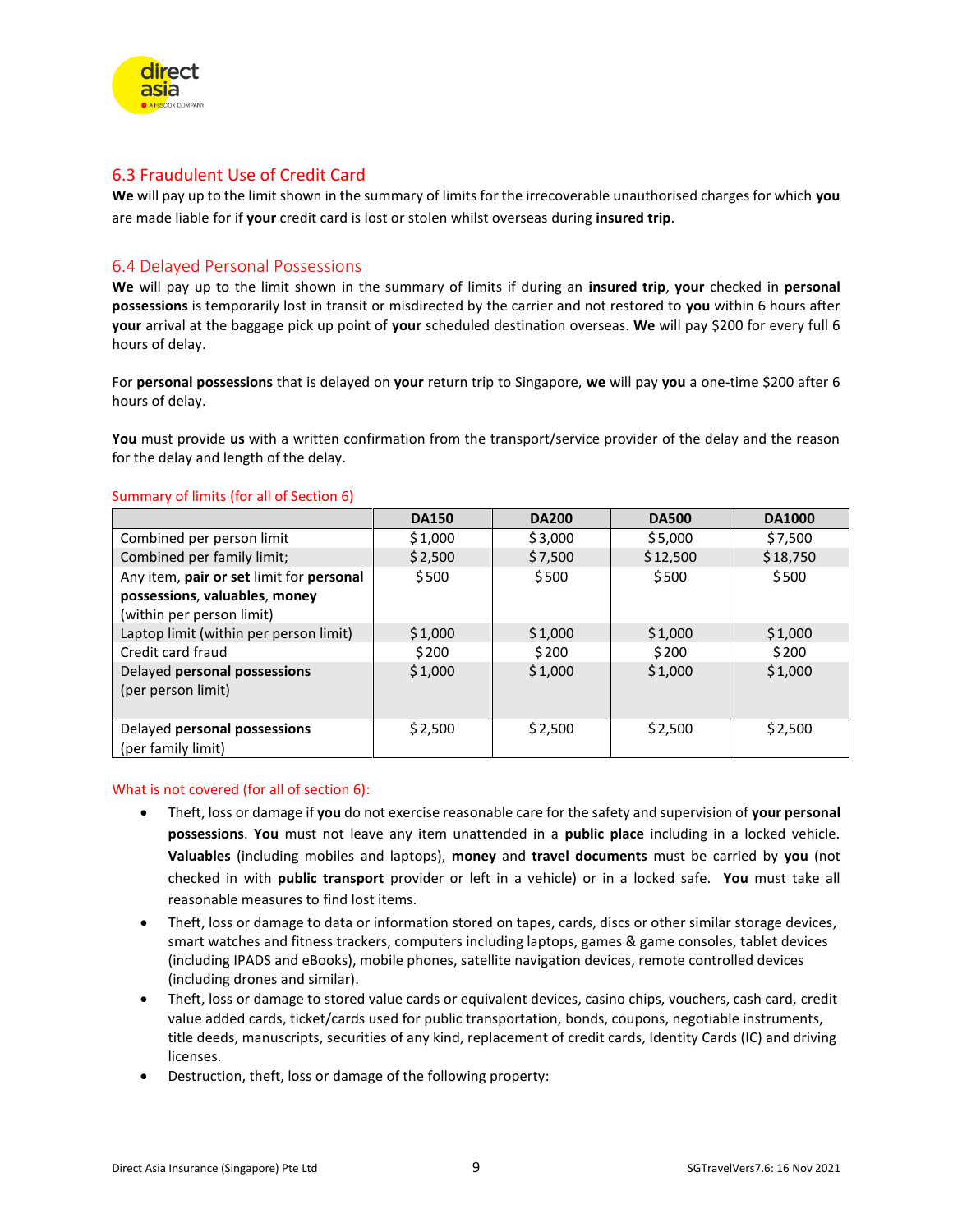

- o Animals and/or perishable/consumable items such as food, beverage, cosmetic, skincare products, perfume, toiletries or medication/supplements (including contact lenses, hearing aids or dentures)
- o business goods or samples of any kind
- o dinghies, boats or any motorised vehicles or their accessories
- o musical instruments including its casing and/or accessories
- Destruction, delay, theft, loss or damage:
	- $\circ$  due to confiscation or detention by customs or other officials or authorities
	- o due to wear and tear, atmospheric or climatic conditions, denting or scratching, moth or vermin, mechanical or electrical breakdown.
- Destruction, loss or damage whilst the items are being used during the course of sporting activity, practice, use or play.
- Theft, loss, destruction or damage to remote controlled devices (including drones and similar) whilst being used.
- Theft or loss not reported within 24 hours of the incident to the police who have jurisdiction in the place the loss occurred, airline, transport company or other carrier who had custody of the **personal possessions** and may be responsible for the theft or loss. This is reduced to 6 hours for credit cards, 2 hours after **you**  become aware of delayed **personal possessions**.
- Misplacement by **you**, unexplained or mysterious disappearance.
- **Personal possessions** that is sent in advance, mailed or shipped separately.
- Theft, loss or damage to **personal possessions** insured under any other insurance **policy**, or reimbursed by any other carrier, hotel or any other source.
- For the same event **we** will only pay a claim for either delayed or lost/damaged **personal possessions.**

#### Important note:

- **You** must report losses to the police who have jurisdiction in the place the loss occurred, airline, transport company or other carrier within 24 hours of the incident and provide **us** with copy of all reports.
- **You** must report a loss of credit card to **your** card issuer within 6 hours and get their report detailing **your** loss.
- **You** must report any delay of **your personal possessions** to transport/service provider within 2 hours of becoming aware of the delay.
- **You** must seek compensation from transport/service provider first if **your personal possessions** was lost, damaged, stolen, destroyed or delayed when held by them. The amount **we** will pay will be in excess of any compensation **you** have received.
- **You** must inform **us** if **you** recover a lost or stolen item, or are refunded for the item(s) **you** are claiming for, after making a claim on **your policy** and undertake to reimburse any payments made prior to the recovery or refund.
- For the same event **we** will only pay a claim for either delayed or lost/damaged **personal possessions.**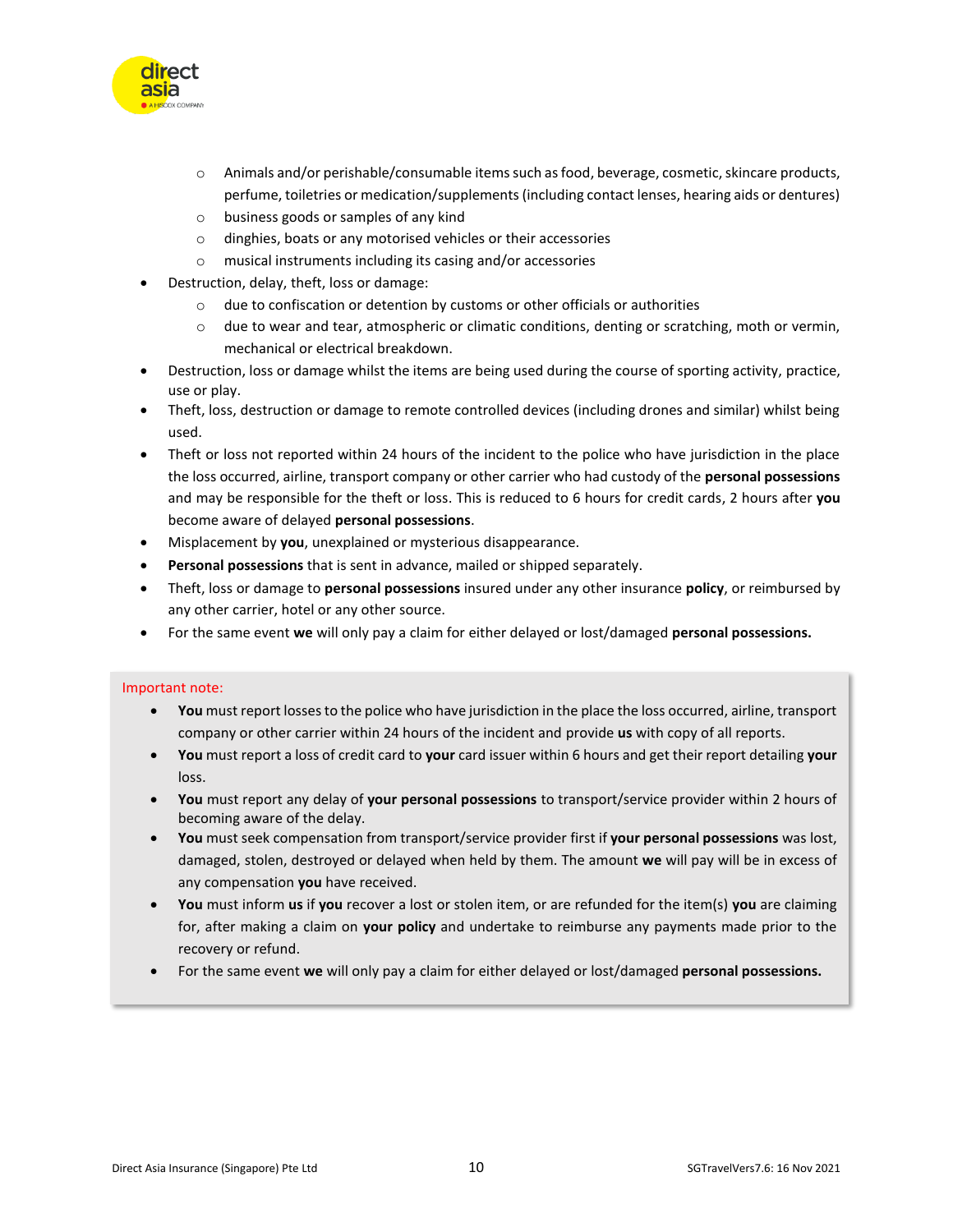## <span id="page-10-0"></span>Section 7: Trip Cancellation and Curtailment, Reluctance to Travel Following an Act of Terrorism and Travel Delay

## <span id="page-10-1"></span>7.1 Trip Cancellation and Curtailment

**We** will pay for any irrecoverable unused pre-paid transport and accommodation expenses (excluding admin charges or fee related), which were cancelled within 30 days before **you** were due to start the **insured trip** for which **you** have paid or are contracted to pay, provided the cancellation is necessary and unavoidable due to a cause listed below:

- 1. **serious injury**, **serious illness**, death of **you**, **your travel companion**, or an **immediate family** member of **yours**;
- 2. a natural disaster, an Act of God or adverse weather conditions including haze which prevents **you** from making the trip;
- 3. an unexpected outbreak of strike, riot or civil commotion arising in the planned destination and which is beyond **your** control;
- 4. an epidemic, pandemic, outbreak of **communicable disease** or other such similar health hazard in the planned destination which were unknown when **you** booked the trip or purchased this **policy**, whichever is later;
- 5. the insolvency of an airline that flies in or out of Singapore Changi Airport or a Singapore-licensed travel agency which is a member of the National Association of Travel Agents Singapore from which the **insured** person purchased the **insured trip**.

**We will** reimburse **you** for any irrecoverable unused pre-paid transport and accommodation costs or pay **you** for additional economy class transport expenses and any reasonable standard room hotel costs if **your** trip is necessarily and unavoidably disrupted (i.e. abandoned, lengthened or curtailed) due to one of the above causes, if **you** have already commenced **your insured trip**.

The maximum **we** will reimburse or pay **you** in total across trip cancellation, curtailment and delay is the per person limit in the summary of limits.

| ummary of limits |              |              |              |               |  |
|------------------|--------------|--------------|--------------|---------------|--|
|                  | <b>DA150</b> | <b>DA200</b> | <b>DA500</b> | <b>DA1000</b> |  |
| Per person limit | \$3,000      | \$10,000     | \$15,000     | \$25,000      |  |
| Per family limit | \$7,500      | \$25,000     | \$37,500     | \$62,500      |  |

#### Sum

#### Important note:

- **You** must prove the need to cancel, abandon, lengthen or curtail **your insured trip** and that **you** have made all attempts to recover expenses. This may include a death certificate, medical report or a report or advisory note from government or internationally recognised entity which advises against any travel to the destination which was published after **you** had booked the **insured trip** or during the **insured trip**.
- **You** will not be covered at all under this **policy** if **you** choose to travel to a destination against the advice of the government or internationally recognised entity so please contact **us** if **you** are in any doubt.
- If **you** choose to travel despite knowledge of a **serious injury** or **serious illness you** will not be covered for any claims which result from it.
- **You** must inform **us** if **you** are refunded for your transport and/or accommodations after making a claim on **your policy** and undertake to reimburse any payments made prior to the recovery.
- We may require proof that you have been refused a refund on your bookings.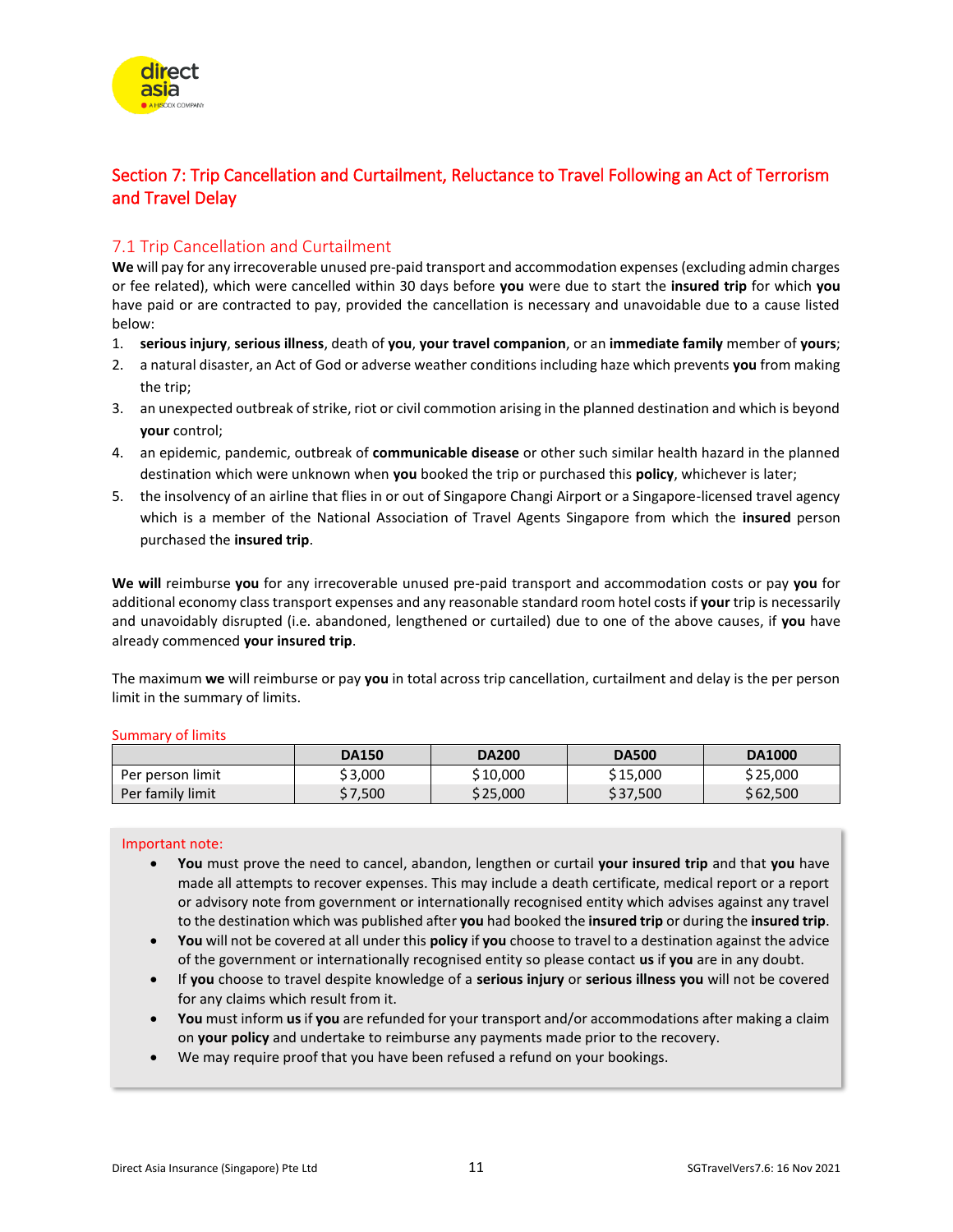

## <span id="page-11-0"></span>7.2 Reluctance to Travel Following an Act of Terrorism

**We** will pay for any irrecoverable transport and accommodation expenses for which **you** have paid or are contracted to pay, if **you** decide to cancel, curtail or amend an **insured trip** following an **act of terrorism** within 50km of **your** booked accommodation. The incident must take place after **you** have booked the trip and within 30 days before **you** were due to start the **insured trip**. **We** will also pay such costs if **you** have already travelled and there is an **act of terrorism** within 50km of **your** booked accommodation and **you** wish to return back to Singapore early.

#### Summary of limits – sub limits for reluctance to travel following an **act of terrorism**

|                            | <b>DA150</b> | <b>DA200</b> | <b>DA500</b> | <b>DA1000</b> |
|----------------------------|--------------|--------------|--------------|---------------|
| Reluctance to travel       | \$1,000      | \$2,500      | \$2,500      | \$5,000       |
| following an <b>act of</b> |              |              |              |               |
| terrorism per person limit |              |              |              |               |
| Per family limit           | \$2,500      | \$6,250      | \$6,250      | \$12,500      |

#### Important note:

- **You** must contact **us** if **you** are considering a change in **your** travel plans due to fear for **your** safety so **we** can discuss options, including talking to any tour operator.
- **We** will look to the local Government and major media outlets to assess if an event has been deemed an **act of terrorism**.
- **You** must make all attempts to recover on any bookings for **your** transport and accommodation expenses or with your tour operator. **We** may require proof that **you** have been refused a refund on your bookings.
- **We** will not pay for cancellation, curtailment or amendment of an **insured trip** if an **act of terrorism** occurs in an affected area through which **you** are transiting.

## <span id="page-11-1"></span>7.3 Travel Delay

**We** will pay **you** \$100 for every full 6 consecutive hours of delay, up to the limit in the summary of limits if the scheduled departure of **public transport** or scheduled arrival at the planned destination is delayed from the time specified by the carrier. The delay must be due to strike or other industrial action, riot, civil commotion, a natural disaster, an Act of God, adverse weather conditions including haze or the mechanical breakdown or derangement of that **public transport** or an epidemic, pandemic, outbreak of **communicable disease** or other such similar health hazard in the planned destination.

If the carrier cancels the **public transport** during an **insured trip**, **we** will pay the difference between the refund and the cost of the next available equivalent ticket to facilitate continuation of the trip, up to a maximum of \$500. **We** will not pay for any subsequent delay or for additional expenses arising from this next available equivalent ticket.

| ____________<br>_ _ _ _ _ _ _ _ _ _     | <b>DA150</b> | <b>DA200</b> | <b>DA500</b> | <b>DA1000</b> |
|-----------------------------------------|--------------|--------------|--------------|---------------|
| Travel Delay per <b>adult, child</b> or | \$1,000      | \$1,000      | \$1,500      | \$2,000       |
| senior limit                            |              |              |              |               |
| Per family limit                        | \$2,500      | \$2,500      | \$3,750      | \$5,000       |

Summary of limits – sub limits for travel delay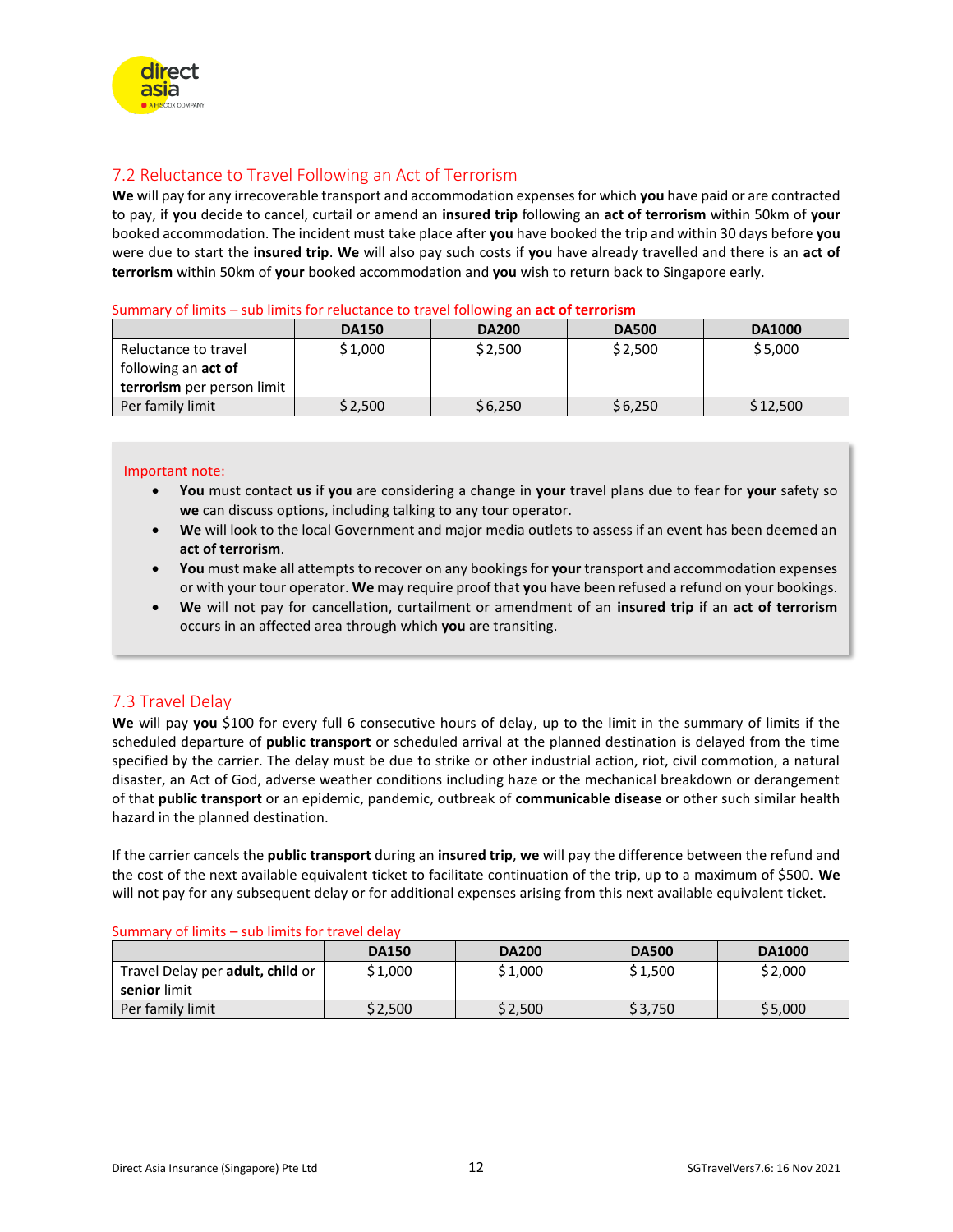

#### Important note:

- **You** must have checked in for the transport in accordance with the original itinerary.
- **You** must provide **us** with the original itinerary along with written confirmation from the carrier of the delay or cancellation, the reason for the delay or cancellation and length of the delay.
- **We** will either pay for delayed departure or delayed arrival, whichever is lower, but not for both.
- For this cover, travel delay includes diversion of **your public transport**, an overbooked **public transport** where the carrier did not permit **you** to travel or a missed travel connection due to a delay caused by the **public transport** on which **you** were travelling.

## <span id="page-12-0"></span>7.4 Pet Hotel

If **you** place **your** dog or cat in a kennel, cattery or pet hotel for the duration of **your insured trip** and **you** are delayed and unable to collect **your** pet on the day intended due to the delay of **your** final inbound **public transport** to Singapore or if **you** were hospitalised or quarantined outside Singapore as directed by a **doctor** during **your insured trip**, **we** will pay \$50 for every full 6 consecutive hours of delay up to the limit shown in the summary of limits. This benefit is limited to one pet only.

If your public transport was delayed, you must have checked in for the transport in accordance with the original itinerary.

#### Summary of limits– sub limits for pet hotel

|                              | <b>DA150</b> | <b>DA200</b>         | <b>DA500</b> | <b>DA1000</b> |
|------------------------------|--------------|----------------------|--------------|---------------|
| Pet hotel due to delay limit | 1.000        | 1.000<br>$^{\sim}$ 1 | 1,000        | 000           |

#### What is not covered (for all of section 7):

- **We** shall only be liable under this **policy** for a claim under benefit 7.1 or 7.2 or 7.3 for any one occurrence or event only.
- **We** will not pay for any resultant costs or expenses due to the delay of the **public transport** nor will **we** pay for any additional expenses incurred in connection with such delay.
- **We** will not pay if **your policy** was purchased or the **insured trip** was booked after **you** became aware (or ought to have been aware – e.g. it was publicly announced or had already started) of any circumstances which could lead to the cancellation or curtailment of the trip.
- **We** will not pay for any failure on **your** part to:
	- $\circ$  check the departure time specified by the carrier or any changes prior to departure;
	- $\circ$  notify the travel agent, tour operator, carrier or other provider of any service forming part of the booked itinerary of the need to cancel or abandon the travel arrangement immediately if it is found necessary to do so;
	- $\circ$  obtain necessary documents or to claims against the travel and/or accommodation provider(s).
- When travel cancellation is due to insolvency of an airline or travel agency **we** will not pay for any loss:
	- o where **your policy** was purchased 7 days or less before the date of departure;
	- o caused directly or indirectly by government regulations or control;
	- $\circ$  that is covered by any other existing insurance scheme or government programme;
	- $\circ$  which will be paid or refunded by a hotel, airline, travel agency or other provider(s) of the travel and/or accommodation;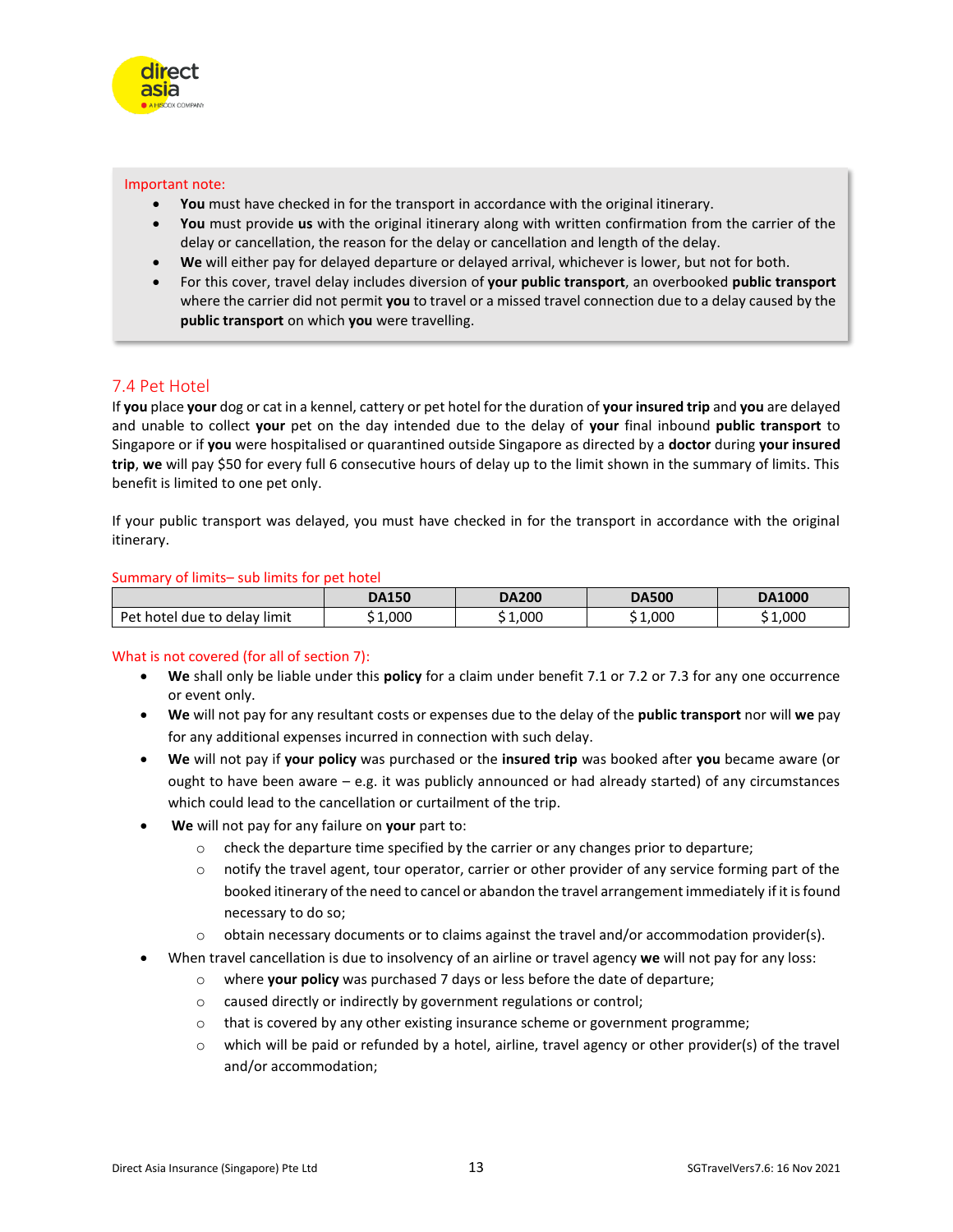

- $\circ$  for which a winding up application or petition for bankruptcy, insolvency or company winding up or such other like matter was filed or made before **your policy** was purchased or the **insured trip** was booked.
- **We** will not pay for any loss when the cancellation or curtailment is due to **you** or **your travel companion**'s financial circumstances, business obligations, contractual obligations, disinclination or reluctance to travel.
- **We** will not pay for any loss when the curtailment of **your** trip is due to an amendment of that trip, whether through error, omission or default, by the provider of any service forming part of that trip including the agent or tour operator through whom the trip was booked or due to government regulations, acts or decrees.
- **We** will not pay for any loss or increased cost as a result of a hoax, threat or result of **cyber terriorism**.
- **We** will not pay for any loss or increased cost as a result of unlawful acts of or criminal proceedings against **you** or **your travel companion** or any person on whom the **Insured trip** depends.
- **We** will not pay for any resultant costs or expenses due to traffic conditions.
- **We** will not pay for any air miles, holiday points, membership or credit card redemption.

### <span id="page-13-0"></span>Section 8: Rental Car Excess

**We** will pay for any excess or deductible **you** become legally liable to pay, up to the limit in the summary of limits, for loss or damage to a rental car hired by **you** from a licensed rental agency overseas during the **insured trip**, arising from an **accident** to the car rented by **you**.

#### Summary of limits

|                         | <b>DA150</b> | <b>DA200</b> | <b>DA500</b> | <b>DA1000</b> |
|-------------------------|--------------|--------------|--------------|---------------|
| Rental car excess limit | 1,500        | 1.500        | 1,500        | 1,500         |

#### Important note:

- **Your** driving licence must allow **you** to legally drive the rental car in that country.
- **You** must be the one who hires the car and be driving or in control of the car at the time of the loss, **accident** or damage.
- **You** must opt for comprehensive motor insurance as part of the car rental agreement.
- **You** must comply with all obligations of law where the car is being driven and all requirements of the rental agreement.

#### <span id="page-13-1"></span>Section 9: Personal Liability

**We** will cover **you** against any claim for compensation which **you** legally have to pay following an **accident** that results in the death or **injury** of another person or the loss of or damage to property belonging to another person. The **accident** must happen overseas during an **insured trip**. **We** will also pay costs and expenses **we** agree to in advance to defend the claim. The most **we** will pay in any one **period of insurance** is limited to and shall not exceed the limit in the summary of limits, regardless of the number of **insured** persons involved or the number of **accidents**, whether or not arising from the same source or original cause.

#### Summary of limits

|                         | DA150      | <b>DA200</b> | <b>DA500</b> | <b>DA1000</b> |
|-------------------------|------------|--------------|--------------|---------------|
| Per <b>policy</b> limit | \$ 200.000 | 400.000      | 1,000,000    | .000.000      |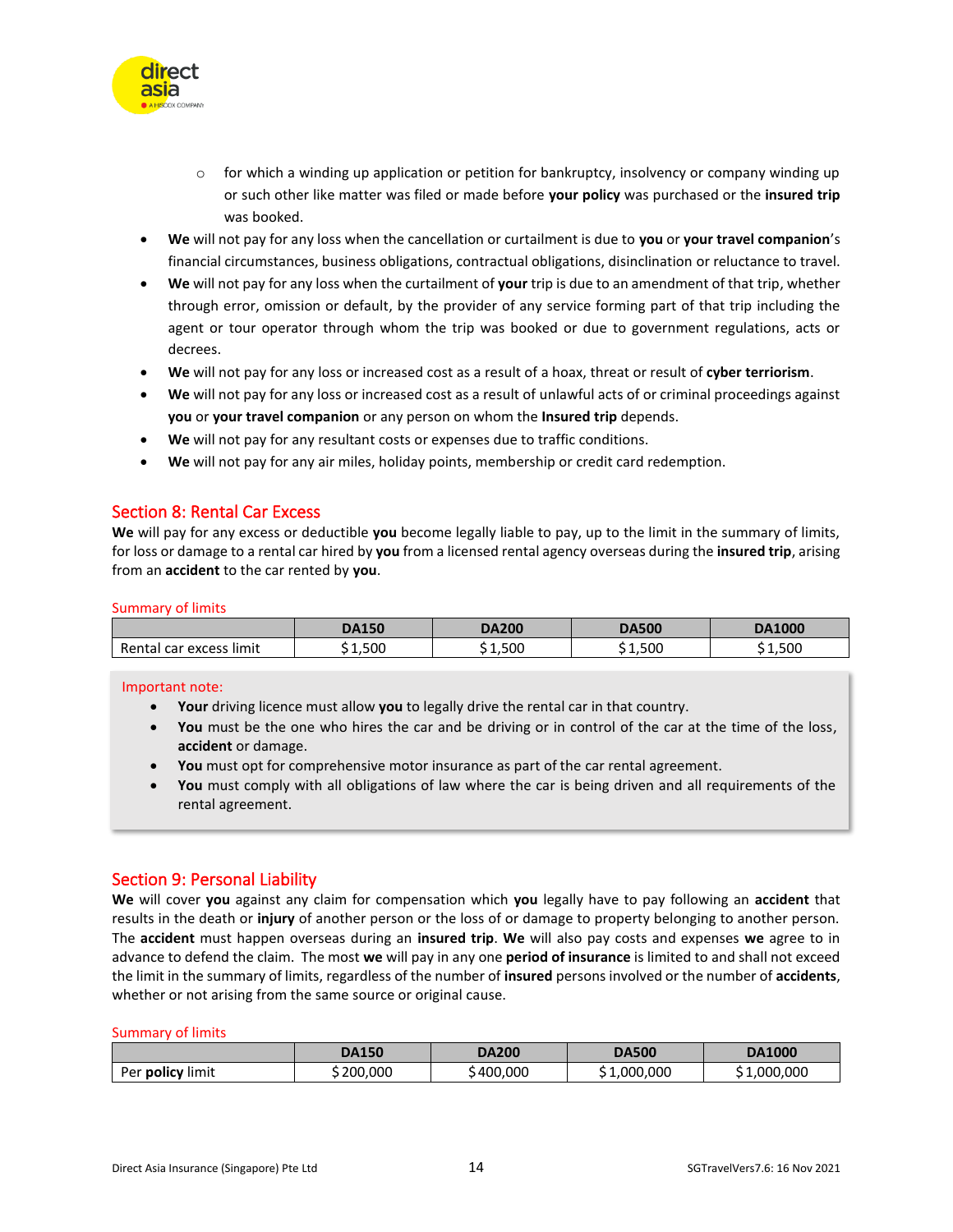

#### What is not covered:

**We** will not pay for any liability arising from:

- 1. **your** wilful, malicious, unlawful or dishonest act;
- 2. death or **injury** or loss of, damage to, or loss of use of property, directly or indirectly caused by seepage, pollution or contamination;
- 3. death or **injury** or loss of, damage to, or loss of use of property, directly or indirectly caused by or out of a traffic or motor **accident** while the **insured** person was driving a motor vehicle;
- 4. **your** employment, trade, business or profession;
- 5. death or **injury** of **your** employee, **your** employer, friend, **travel companion** or any member of **your** family;
- 6. loss of or damage to property that belongs to or is in the custody or control of **you, travel companion** or **your** employee, **your** employer or any member of **your** family;
- 7. ownership or occupation of any land or buildings other than temporary holiday accommodation;
- 8. ownership, possession or use of animals, firearms, mechanically propelled vehicles, remote controlled devices (including drones and similar), vessels or aircraft of any description;
- 9. any loss or increased cost as a result of a hoax, threat or result of **cyber terrorism**.
- 10. any activity or business conducted or transacted via the internet, intranet, extranet or via the **insured** person's own website, internet site, web address or via the transmission of electronic mail or documents or electronic means;
- 11. agreement but which would not have existed in the absence of such agreement;
- 12. judgments which are not in the first instance delivered by or obtained from a court of competent jurisdiction within Singapore, or orders obtained in such a court for the enforcement of judgments made outside Singapore, whether or not by any reciprocal agreement to which Singapore is a party unless such judgments and/or orders are first accepted by **us** in writing;
- 13. involvement of asbestos, or the use, presence, detection, elimination or avoidance of asbestos or its potential exposure, whether direct or indirect;
- 14. seeping, polluting or contaminating substances;
- 15. fines, penalties, punitive, exemplary or aggravated damages.

## <span id="page-14-0"></span>Optional Benefits

Additional insurance benefits are available to further enhance **your policy** coverage. These optional benefits described in this section are subject to additional premium payment by **you** and stated on **your certificate of insurance** if you had taken up.

## <span id="page-14-1"></span>Section 10: Extreme Sports and Activities

This optional benefit is only available on **our** annual **policy**.

**Your policy** covers **you** when **you** are participating in regular sports and activities. These include but are not limited to racquet and ball sports (e.g. tennis and basketball), golf, cycling, running, swimming, fishing, hot air ballooning, snorkelling, surfing, yachting and hiking without ropes or specialist equipment up to 1,500m in altitude.

If **you** have opted and paid for the **extreme sports and activities** optional benefit then **you** will be covered up to the limits listed under the travel insurance plan **you** purchased when participating in the following additional sports or activities: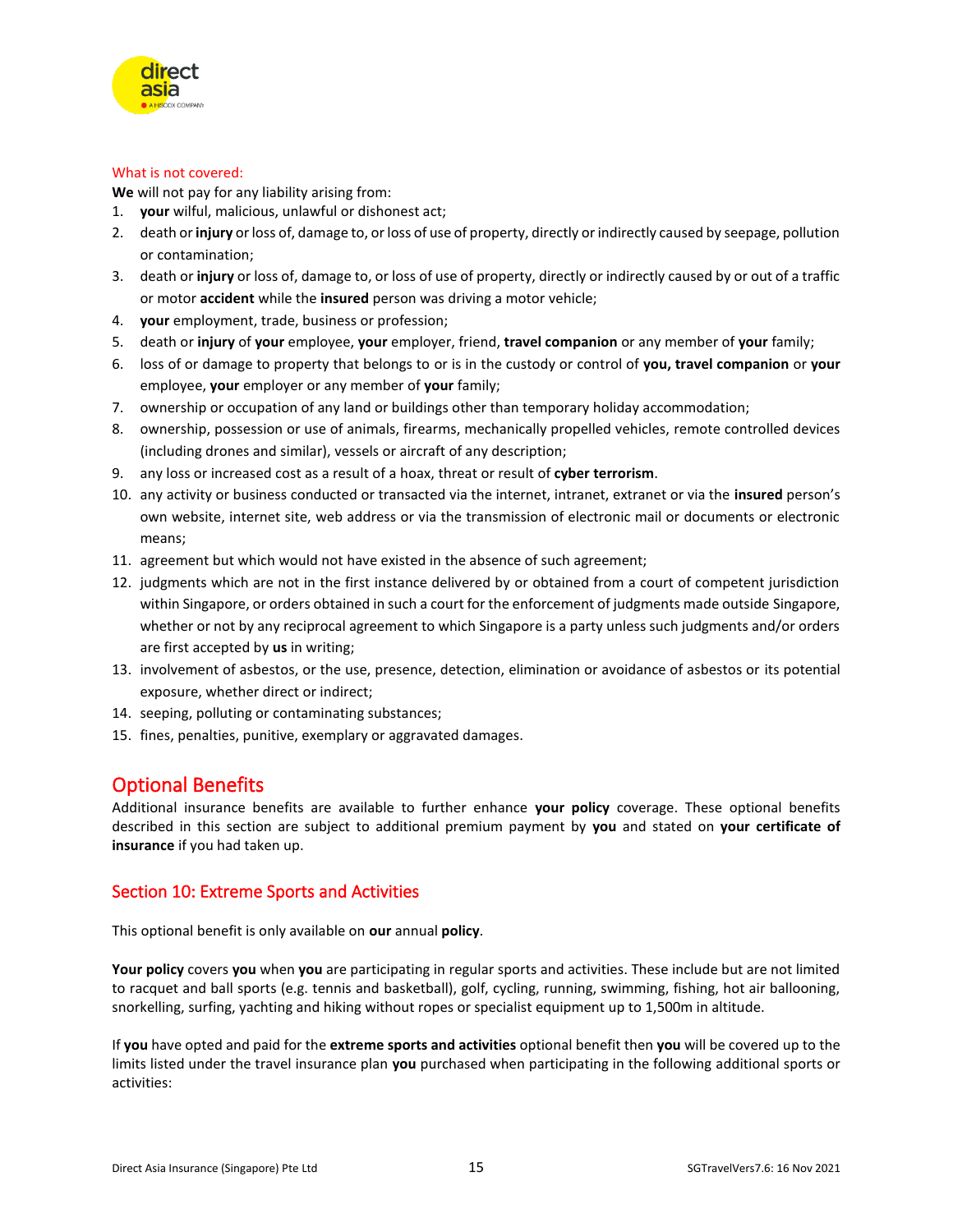

- winter sports such as skiing and snowboarding;
- hiking or trekking up to 4,000m in altitude without ropes or specialist equipment;
- martial arts, boxing or other similar activities;
- organised races where **you** are competing against others such as triathlon, cycling and obstacle races;
- sports tours where **you** are competing against other teams in contact sports (e.g. rugby).

**You** will also be covered when participating in the following sports or activities provided **you** have a licensed guide and registered operator:

- off-piste skiing;
- trekking, hiking or mountain biking in **extreme or hazardous areas**, rock climbing, caving, pot holing or mountaineering or any similar activities that require the use of ropes;
- scuba diving up to a depth of 30m;
- parachuting, sky diving, paragliding, parascending, bungee jumping, hang-gliding, or other similar activities;
- white/black water rafting, canoeing or kayaking;
- water skiing, wakeboarding, windsurfing, kitesurfing or other similar activities;
- all-terrain vehicle (ATV), go-kart, sand buggy or similar (**you** must wear a helmet).

#### What is not covered:

**We** do not cover the following even if **you** have opted and paid for the **extreme sports and activities** optional benefit:

- sports where **you** are participating as a professional or for any incentive or reward;
- speed time trial or any form of race other than on foot, cycling or swimming;
- any activity, including trekking or hiking, above 4,000m in altitude;
- any activity involving motorised vehicle of any kind other than all-terrain vehicle (ATV), go-kart, sand buggy or similar;
- BASE jumping, wing suit flying or other similar activities;
- ski jumping, bobsleigh, skeleton and heli-skiing or other similar activities;
- acting against the rules and safety procedures required or recommended by guide or operator;
- taking part in any of the activities without a licenced guide where **we** have said they are required.

#### Important note:

- The maximum altitude for any **extreme sport or activity** covered by this policy is 4,000m. Any incidents or injuries sustained above this maximum altitude will not be covered under this **policy**.
- **You** must always follow the rules and safety procedures that the operator requires or recommends.
- You must always be wearing the appropriate safety gear at all times including a helmet whilst skiing.

## <span id="page-15-0"></span>Section 11: Sports Equipment

This optional benefit is only available on **our** annual **policy**.

**We** will pay for loss, theft or **accidental** damage to **your** skis, snowboard, poles, ski boots, scuba diving equipment, specialist apparel associated with winter sports or diving, golf clubs, wakeboard or pedal cycles and their accessories whilst overseas on an **insured trip**. **We** will make payment, repair or replace (at **our** discretion) an item. If any item is beyond economic repair **we** will treat as if lost or stolen.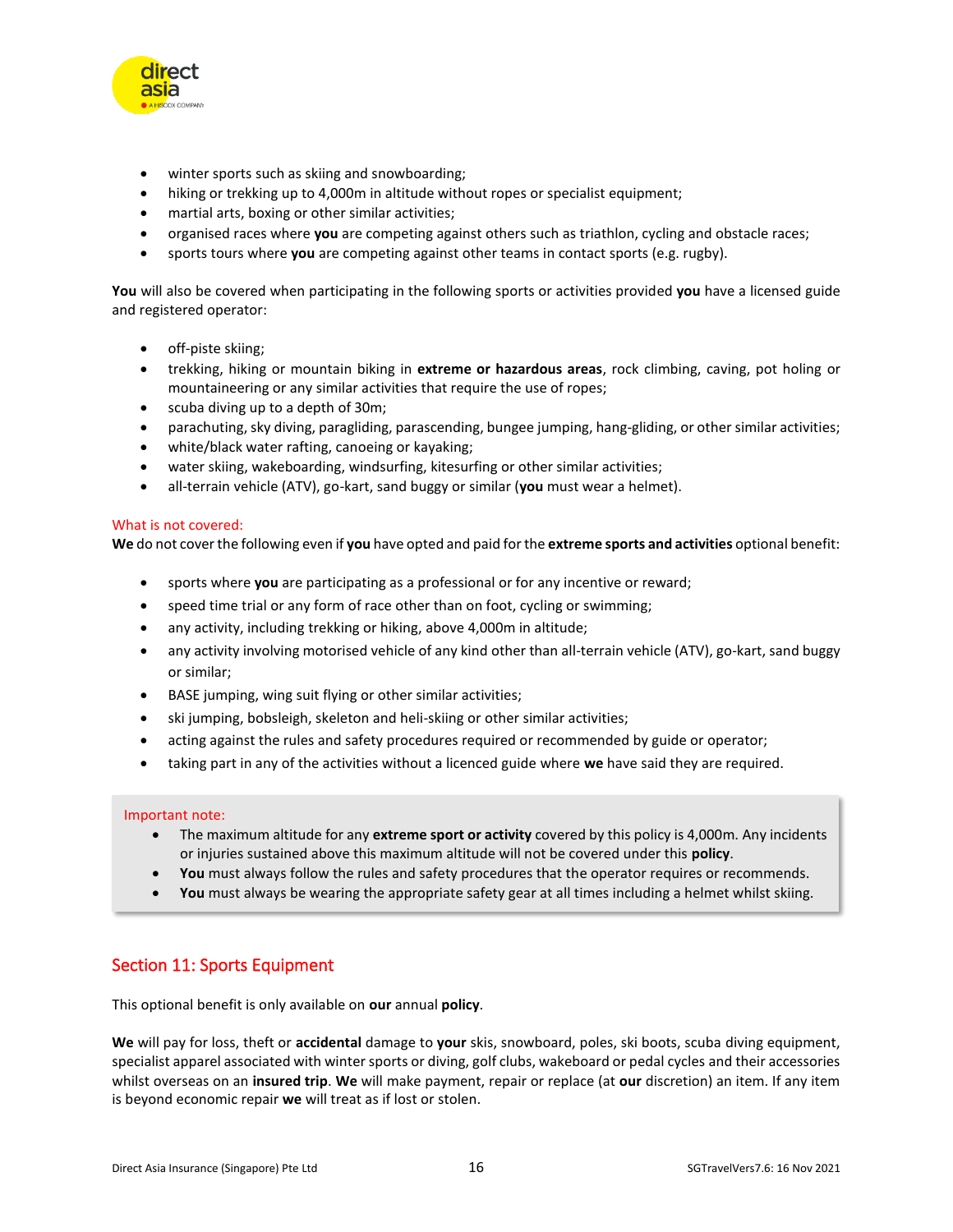

**We** will pay the reasonable cost of hiring replacement equipment if the above items are accidentally damaged, stolen or temporarily lost for more than 8 hours overseas during **insured trip**. The most **we** will pay is up to \$100 per day for hiring costs.

The most **we** will pay to repair, replace or for the hiring of equipment is the per person limit in the summary of limits.

**You** must provide proof of purchase e.g. receipts or credit card statements. **We** will pay the original price for the item less an allowance for wear, tear and depreciation.

| Adjustments due to wear, tear and depreciation |                   |  |  |  |
|------------------------------------------------|-------------------|--|--|--|
| Item age                                       | Payment reduction |  |  |  |
| Less than two years old                        | 0%                |  |  |  |
| Two years old                                  | 25%               |  |  |  |
| Three or more years old                        | 50%               |  |  |  |

If no proof of purchase is provided, the most **we** will pay is up to \$50 per item, **pair or set**, up to a maximum of 5 items.

For any item that forms part of **a pair or set**, **we** will pay a proportionate part of the value of the **pair or set**. A **pair or set** of items is treated as one item even if purchased separately and different brands.

#### Summary of limits

|                  | <b>DA150</b> | <b>DA200</b> | <b>DA500</b> | <b>DA1000</b> |
|------------------|--------------|--------------|--------------|---------------|
| Per person limit | N/A          | \$5,000      | \$5,000      | \$5,000       |
| Per Family limit | N/A          | \$12,500     | \$12,500     | \$12,500      |

#### What is not covered:

• All exclusions outlined under 'what is not covered' in Section 6: Personal Possessions, Money and Travel Documents.

Important note:

• **We** will not pay for any loss, destruction or damage whilst the items are being used during the course of sporting activity, practice or play.

## <span id="page-16-0"></span>Section 12: Maid

This **policy** is extended to cover one **adult** maid whilst the maid is travelling with an **insured adult** for the duration of the **insured trip**. **We** will pay for any losses **you** incur under:

- Section 1: Medical Expenses;
- Section 2: Evacuation and Repatriation;
- Section 4: Emergency Phone Charges;
- Section 7: Trip Cancellation and Curtailment, Reluctance to Travel Following an Act of Terrorism and Travel Delay.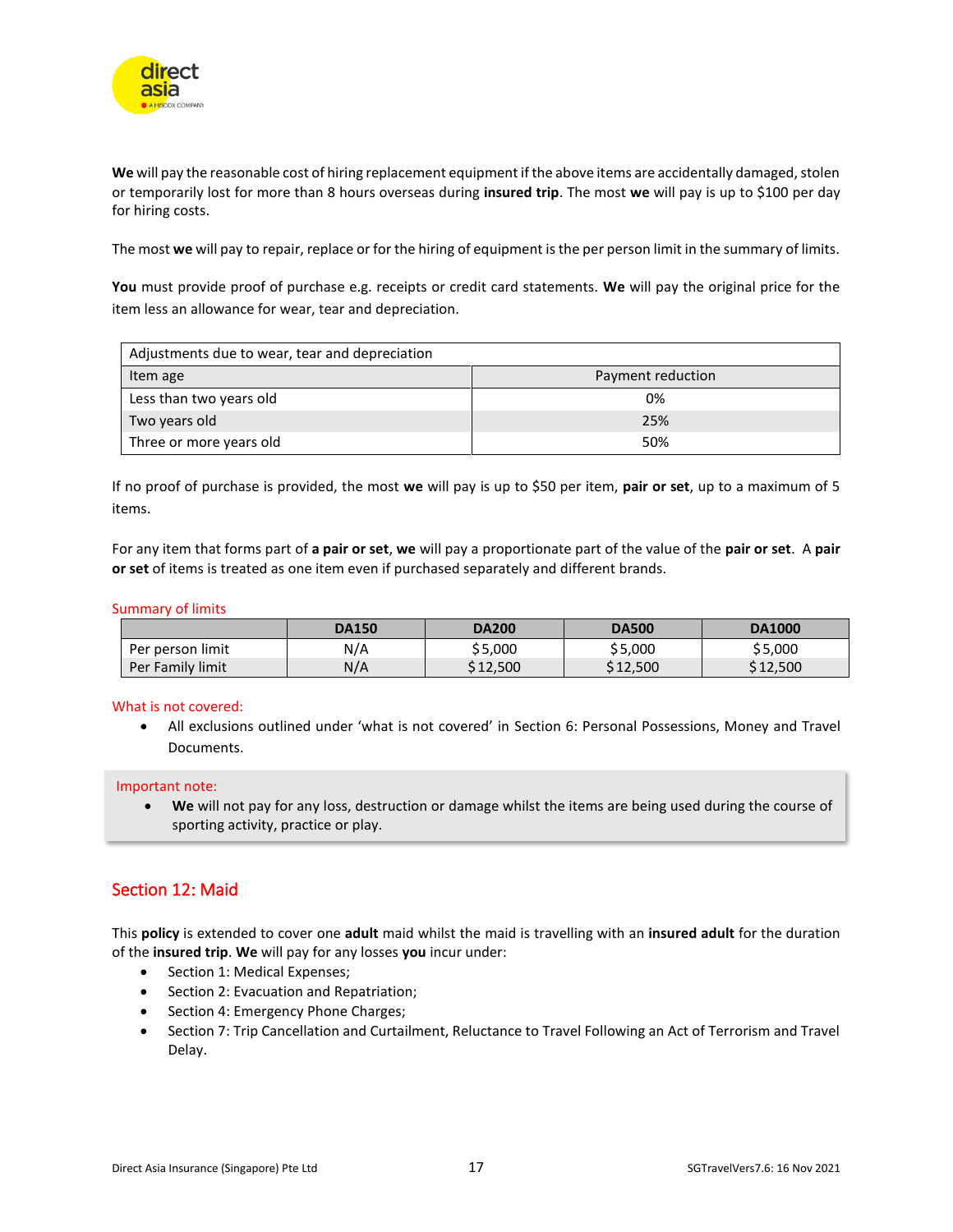

All the conditions, important information and exclusions under these sections apply.

Important note:

- **You** must be able to prove the maid is contracted to **you.**
- This **policy** will only pay after **you** have claimed under **your** compulsory maid insurance cover and **you** must prove **you** have done so.
- Any claims resulting from **your** maid will count towards the per family limit specified in each of the sections covered**.**

## <span id="page-17-0"></span>Section 13: COVID-19

This optional benefit is only available on **our** single trip **policy**.

This **policy** is extended to include certain covers due to **COVID-19** as outlined below, notwithstanding the **communicable disease** exclusion under the General Exclusions. The maximum we will pay under this section, collectively, is \$150,000 per person and \$375,000 per family.

• Medical Expenses

**We** will pay up to the limits shown in the below summary of limits for **medical expenses** reasonably and necessarily incurred for medical treatment if you are diagnosed with **COVID-19** whilst overseas on **your insured trip**. When initial medical treatment has been sought overseas and requires follow-up treatment in Singapore due to **COVID-19**, or when initial medical treatment has been sought within 48 hours of your return to Singapore due to **COVID-19**, **we** will pay up to the below limit in the summary of limits for medical treatment within Singapore for a maximum of 30 days from your return to Singapore.

All the conditions, important information and exclusions under section 1 applies.

#### Summary of limits:

|                  | <b>DA150</b> | <b>DA200</b> | <b>DA500</b> | <b>DA1000</b> |
|------------------|--------------|--------------|--------------|---------------|
| Overseas         |              |              |              |               |
| Per person       | \$150,000    |              |              |               |
| Per family limit | \$375,000    |              |              |               |
| Singapore        |              |              |              |               |
| Per person       | \$2,000      |              |              |               |
| Per family limit |              |              | \$5,000      |               |

• Emergency Medical Evacuation and Repatriation of Mortal Remains or Local Burial

**We** will pay up to the limit shown in the below summary of limits the cost to move **you** to another location for medical treatment or for **you** to return to Singapore, if it is not prohibited and in **our** opinion it is medically appropriate after **you** have been diagnosed with **COVID-19** during an **insured trip**. **We**, at **our** sole discretion, will decide both the evacuation location and how it will be carried out and make all arrangements. If **we** decide a commercial flight is appropriate and **you** can still use your return flight, **we** will only pay the administration fees **you** incur to change the travel date or destination.

**We** will pay up to the limit shown in the below summary of limits the cost of returning **your** body or ashes to Singapore if **you** have been diagnosed overseas and die (as certified in accordance with the local laws and regulations of the country where you are travelling to) overseas during an **insured trip** due to **COVID-19**. **We**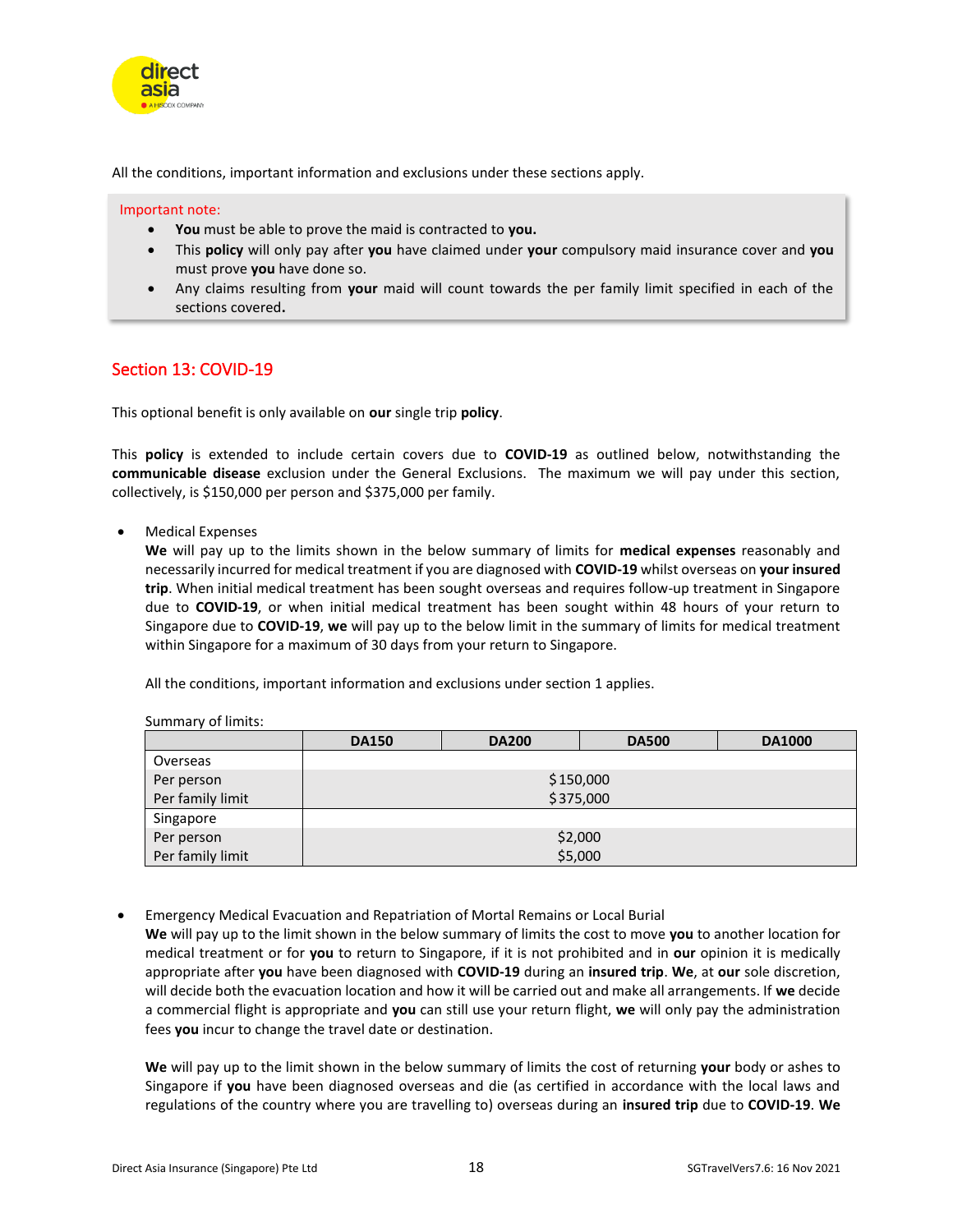

will make all the necessary arrangements to return your body or ashes to Singapore. Alternatively, **your** next of kin can choose to return **your** body to another country or arrange a local burial, subject to local laws, in the country in which death occurred and **we** will make all the necessary arrangements. In either case, the maximum **we** will pay is the amount it would have cost to return your body or ashes to Singapore.

The maximum **we** will pay under this clause, collectively, is the amount shown in the below summary of limits. All the conditions, important information and exclusions under section 2 applies.

Summary of limits

|                  | <b>DA150</b> | <b>DA200</b> | <b>DA500</b> | <b>DA1000</b> |
|------------------|--------------|--------------|--------------|---------------|
| Per person       | \$100,000    |              |              |               |
| Per family limit |              |              | \$250,000    |               |

#### • Trip Cancellation and Curtailment

**We** will pay for any irrecoverable unused pre-paid transport and accommodation expenses (excluding admin charges or fee related) up to the below summary of limits, which were cancelled within 30 days before **you** were due to start the **insured trip** for which **you** have paid or are contracted to pay, provided the cancellation is necessary and unavoidable due to a cause listed below:

- 1) **You** or **your travel companion** is diagnosed with **COVID-19** and certified by a doctor not fit to start the **insured trip**;
- 2) **You** or **your travel companion** is on quarantine order by authorities due to **COVID-19** and the quarantine period overlaps with the start of **your insured trip**;
- 3) **Your immediate family** member permanently residing with **you** is diagnosed with **COVID-19** and advised by doctor that **you** should not be travelling;
- 4) **Your immediate family** member not permanently residing with **you** is diagnosed with **COVID-19** and is confined in intensive care unit (ICU) at a hospital.

**We** will reimburse **you** for any irrecoverable unused pre-paid transport and accommodation costs or pay **you** for additional economy class transport expenses and any reasonable standard room hotel costs if **your** trip is necessarily and unavoidably disrupted (i.e. abandoned, lengthened or curtailed) due to one of the above causes, if you have already commenced your insured trip.

All the conditions, important information and exclusions under section 7 applies.

Summary of limits

|                  | <b>DA150</b> | <b>DA200</b> | <b>DA500</b> | <b>DA1000</b> |
|------------------|--------------|--------------|--------------|---------------|
| Per person       | \$3,000      |              |              |               |
| Per family limit |              |              | \$7,500      |               |

What is not covered (for all of section 13)

- **We** will not pay for any loss if you are travelling against or acting in any way against doctor's advice.
- **We** will not pay for any loss when **you**, **your travel companion** or **your immediate family** member have not been fully vaccinated for **COVID-19** as defined by Singapore authorities.
- **We** will not pay for any loss arising from **you** or **your travel companion** not fulfilling the entry requirements, including but not limited to vaccination or quarantine requirements and pre-departure/post-arrival tests, of the trip destination or re-entry to Singapore.
- **We** will not pay for any fees **you** incur for **COVID-19** diagnostic tests, whether mandatory or voluntary.
- **We** will not pay for any loss caused by any **COVID-19** related travel advisory restriction by the authorities.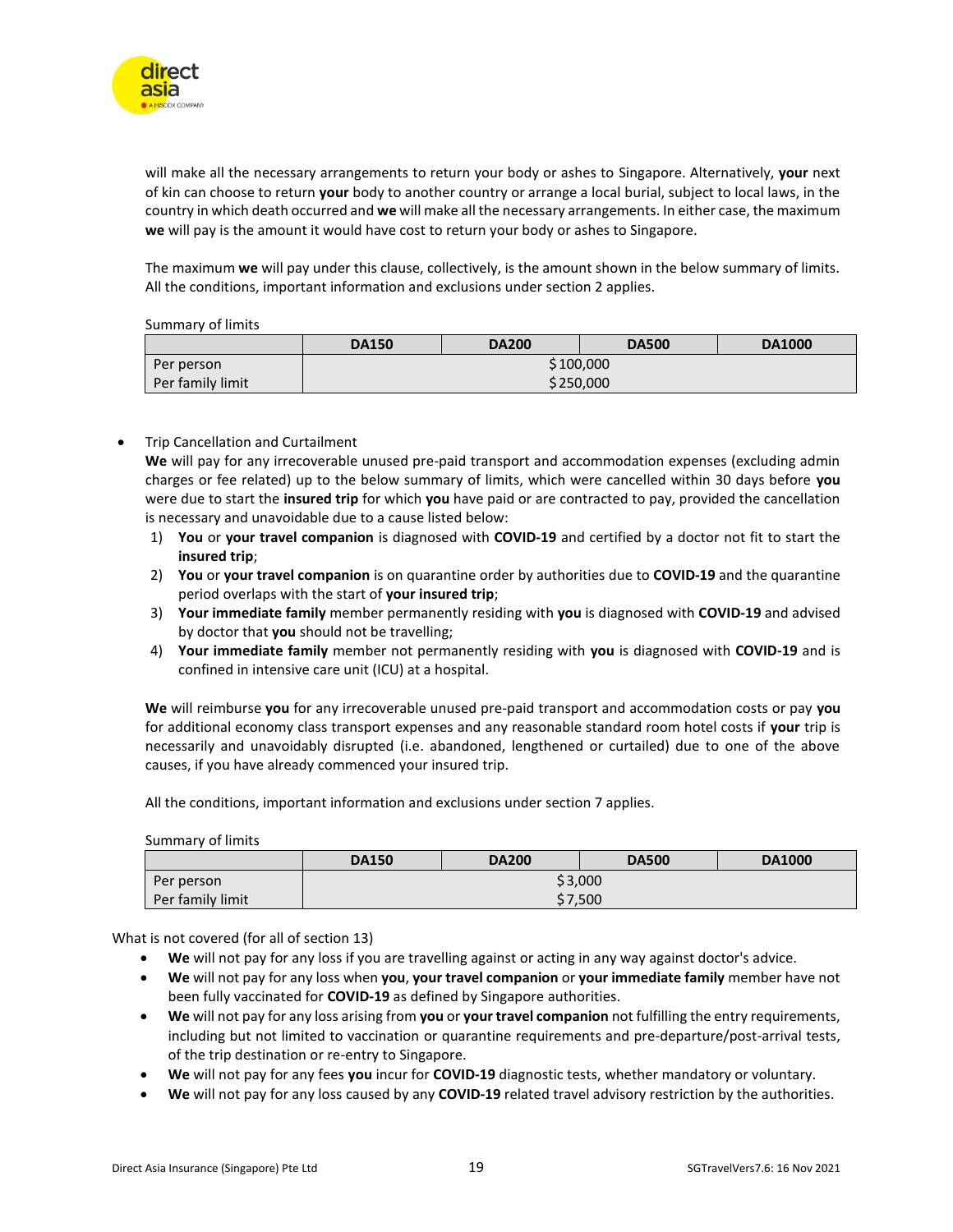## <span id="page-19-0"></span>Your Responsibility

The following conditions apply to this **policy** and **we**, at our sole discretion, reserve the right not to pay any claim under this **policy** or declare this **policy** void when the conditions are not met.

#### <span id="page-19-1"></span>1. Duties and Precautions

**You** must:

- fully and truthfully disclose to **us** all facts **you** know or ought to know which may influence **our** decision to insure **you** or reimburse **you** or pay **your** claim under the **policy** and on what terms;
- inform **us** if any information changes at any point;
- take all proper precautions to prevent **accident**, **injury** or **sickness** and care to safeguard **your personal possessions** against loss or damage, which in **our** opinion is deemed reasonable;
- not travel against the advice of a **doctor** or for the purpose of obtaining medical treatment. **We** do not cover **pre-existing medical conditions** in respect of **you**, **your travel companions** and of other people upon whose health the **insured trip** depends;
- not be an undischarged bankrupt and have not committed any act of bankruptcy within the last 12 months;
- cooperate with **us** in every step of the claim process.

## <span id="page-19-2"></span>2. Accident Reporting

**You** must:

- inform **us** as soon as possible, if something happens which may result in a claim within 30 days from the event.
- inform the appropriate law enforcement and service providers at the time of loss within the timelines set out under the different sections of this **policy**;
- contact **us** In the event of a medical emergency covered by this **policy**. Help and advice will be given by **our appointed assistance provider** and if necessary, medical evacuation and repatriation will be provided;
- immediately inform **us** of any demand, writ, summons, offer of settlement or notice of any other proceeds **you** have received;
- not admit liability of any kind, make any offer or payment without **our** written consent.;
- attend to medical examination, at **our** expense, should **we** request;
- submit all document **we** request to process **your** claim;
- compensate or reimburse **us** if **we** had made a payment for claim **you** made, following which **you** received payment for the same event. If **you** have other insurance against the events covered or are entitled to a reimbursement of all or part of the claim expense from any other source, **we** will only be liable for the difference between the amount recoverable from them and the amount that would have otherwise have been recoverable under **your policy**.

## <span id="page-19-3"></span>3. Legal Proceedings

If **you** are involved in legal proceeding arising from an event covered under this **policy**, **we** reserve all right to:

- take over and conduct in **your** name the defense or settle any claim against **you**;
- decide on how the defense is conducted or a claim is settled;
- represent **you** at any inquest or official inquiry;
- take legal action in **your** name against anyone responsible for the loss, damage or injury;
- recover all payments from **you** or any person who is responsible for the loss, damage or injury under the **policy** terms which is not admissible.

If **we** decide not to continue with the conduct of the defence or settlement of claim, **we** will not be responsible for any damage, losses, costs or expenses incurred by **you** or by any other person as a result of **our** decision.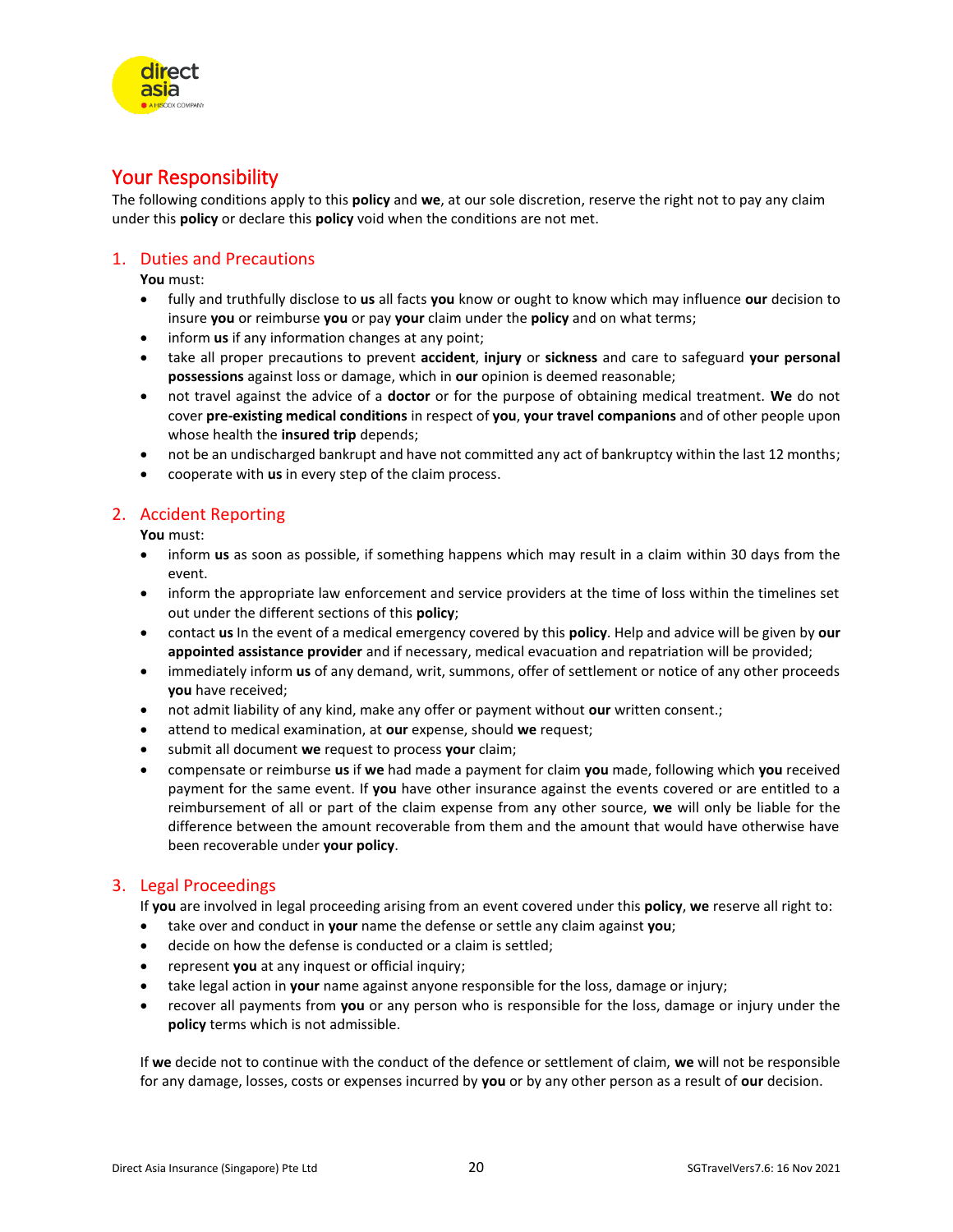

## <span id="page-20-0"></span>4. Payment Before Cover Warranty

**We** agree to pay the benefits set out in this **policy** if **you** meet the premium obligations as below:

- **We** must receive the total premium due to **you** on or before the effective date of insurance;
- If the premium due is not paid or received in full by **us** on or before the effective date, the **policy** will be void and no claim or benefit will be payable by **us**. Any premium payment received after the effective date shall have no effect on the void of **your policy**.
- If **you** are permitted to pay **your** premium by instalments, then if instalment payment is not paid and received in full by **us** on or before within 15 days from the due date, the **policy** will be deemed to be cancelled from the instalment premium due date and no claim or benefits will be payable by **us** for any **event** on or after the instalment premium due date. Any premium payment received after the specific due date shall have no effect on the cancellation of **your policy.**

### <span id="page-20-1"></span>5. Renewal

**We** will contact **you** at least 45 days in advance of **your** renewal date on an annual **policy** with **our** offer to renew or give **you** plenty of time to make other arrangements if **we** are unable to renew **your** insurance. The renewal offer will include the premium and any changes in the terms and conditions for the next period of cover.

If **you** have opted for auto-renewal, **we** will renew **your policy** automatically at the premium and on the terms determined by **us**. **You** should be aware that **we** can only consider automatic renewal when:

- **you** have made **us** aware of and **we** have accepted any changes to **your policy** details;
- the credit card details given to **us** by **you** have not changed;
- there are no outstanding payments and/or other breaches of **your policy**;

**We** are entitled to retain the credit card details provided by **you** to **us** and **we** have the consent of the credit card holder for **us** charge against the credit cards.

**We** will automatically debit the credit card **we** have on file with the renewal premium. **You** may opt out of automatic renewal at any time in writing to **us** at least 30 days before the expiry of **your policy**.

## <span id="page-20-2"></span>General Information

#### <span id="page-20-3"></span>1. Trip Start and End Location

**You** must be **domiciled** in Singapore and all trips must start and end in Singapore.

#### <span id="page-20-4"></span>2. Other Insurance

If there is any other insurance that pays for the same claim, **We** will be the last party to pay only after the other insurance has exhausted its limit of liability under that insurance.

If **you** are covered under more than one **DirectAsia** travel insurance **policy**, **we** will treat that **you** are being covered under the policy with the highest benefit level only. **You** will not be covered under any other **DirectAsia** travel insurance policy.

#### <span id="page-20-5"></span>3. Governing Laws

This **policy** is governed by and interpreted in accordance to the laws of Singapore.

## <span id="page-20-6"></span>4. Excluding Third Party Rights

A person who has not agreed to be bound by the terms and conditions contained in this **policy** will have no rights under the Contracts (Rights of Third Parties) Act 2001 to enforce any of its terms or conditions.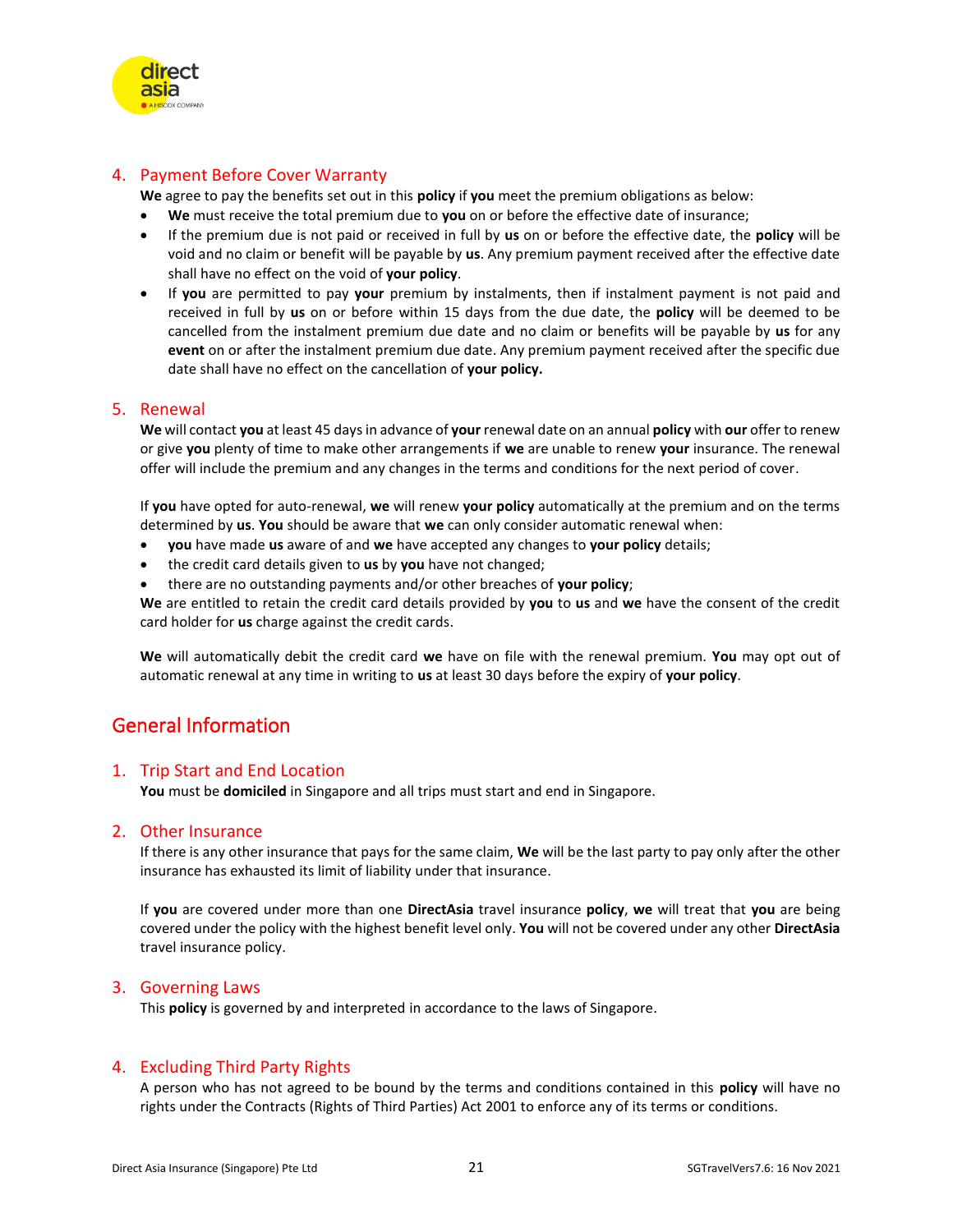

## <span id="page-21-0"></span>5. Amendments

**You** may contact **us** to request a change to be made to **your policy**. Upon **our** approval, acceptance and receipt of any additional premium payable by **you**, **we** will confirm in writing to **you** and amend **your** certificate of insurance.

## <span id="page-21-1"></span>6. Sets and Pairs

If the loss or damage items forms part of a set or a pair, the repair or replacement will only apply to the damaged item individually within the set or pair.

#### <span id="page-21-2"></span>7. Cancellation

If **you** purchase a per trip **policy**, both **you** and **we** may at any time prior of the **period of insurance** cancel **your policy** by giving notice of cancellation to the other party.

If **you** purchase annual **policy,** both **you** and **we** may cancel this **policy** by giving 7 days written notice to the other party. **You** must return to **us** the balance of premium for the whole **policy** if **you** have notified **us** of a claim. **We** will compute any refund of premium as follows.

Premium refund = Premium x unexpired days of **period of insurance** / Original days of **period of insurance**

However, **you** will not receive any refund of premium if:

- any claim has been made or expected to arise under this **policy**;
- **you** have not returned **us** the certificate of insurance;
- there is any outstanding money **you** owe to **us**;
- the refund amount is lesser or equal to the cancellation fee of \$10 (inclusive of GST) applied.

For both per trip and annual **policy**, **our** minimum refund or collection premium is \$10.

#### <span id="page-21-3"></span>8. Automatic Extension of Cover

If **your** trip continues beyond **period of insurance** (or 90 days under annual **policy**), **we** will continue to provide cover. This is only if **your** return is unavoidably delayed for an insured reason (e.g. under doctors' orders or due to **public transport** delays), cover will be extended free of charge for up to a maximum of 30 days.

#### <span id="page-21-4"></span>9. Automatic Termination of Cover

Unless **we** agree otherwise in writing, all cover or specific benefits under this **policy** shall immediately terminate on the earliest happening of the following events:

- on the occurrence of an event or events for which the per **adult**, **child** or **senior** limit under Section 5: Death and Permanent Disability is payable or has been paid:
- death of any covered person.

## <span id="page-21-5"></span>10. Aggregate Limit

Subject to **your** own individual limits detailed in **your policy**, **our** total liability for death or **permanent total disablement** occurring when a number of **insured** persons are together shall not exceed \$30,000,000 per event and/or conveyance. In the event the maximum liability exceeds \$30,000,000 per event and/or conveyance, the limit amount will be apportioned among the **insured** persons but the total sum will not be greater than the per **adult**, **child** or **senior** limit for each **insured** person.

## <span id="page-21-6"></span>11. Sanction Clause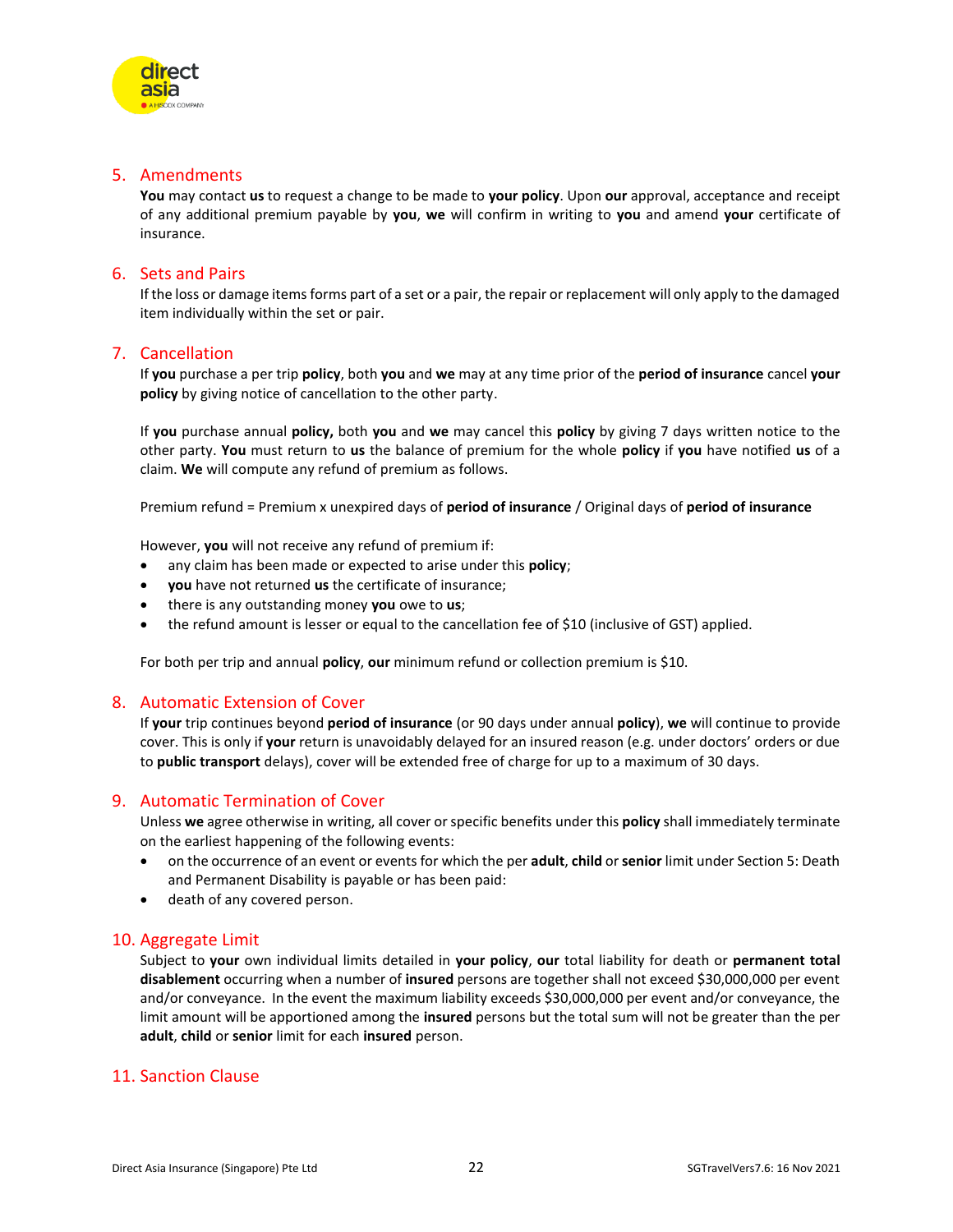

We will not provide cover or be liable to pay any claim or provision under this policy under any sanction prohibition or restriction under United Nations resolutions or the trade or economic sanctions, law or regulations of the Republic of Singapore, European Union, United Kingdom or United States of America.

### <span id="page-22-0"></span>12. False or Fraudulent Claims

**We** reserve the right to not pay for any claim or void the policy, and report to the relevant authorities when false or fraudulent claim is made.

### <span id="page-22-1"></span>13. Cover for Terrorism

This **Policy** is extended to cover death or injury as a direct result of an **Act of Terrorism**. However, **we** will not be liable for any death or injury:

- a. Arising out or in connection with **your** participation in or provocation of any such occurrence or act, or if any such death or injury or occurrence or act could have been reasonably avoided by the **Insured**; or
- b. Directly or indirectly caused by, resulting from or in connection with any Act of Terrorism arising from nuclear, biological or chemical warfare.

Regardless of any other cause or event contributing concurrently or in any other sequence to the death or injury.

#### <span id="page-22-2"></span>14. Currency

All currency referred in this policy are expressed in Singapore dollar.

#### <span id="page-22-3"></span>15. Arbitration and Mediation

**You** and **us** agree that all disputes arising out of this Policy shall be settled or resolved by mediation in accordance with the existing mediation procedure and/or relevant legislation in force. The parties agree to take part in the mediation in good faith and undertake to honour the terms of any settlement reached. If any dispute is not referred to mediation or if mediation is unsuccessful, the dispute shall be referred to arbitration. Arbitration shall be conducted in accordance with the Arbitration Rules of the Singapore International Arbitration Centre or any other arbitration rules that is agreed between the parties.

## <span id="page-22-4"></span>General Exclusions

The following exclusions apply to the entire **policy**. There are more specific exclusions which are shown in the sections to which they apply in addition to these. **We** do not cover claims for events that arise directly or indirectly from:

- a deliberate, criminal or unlawful act by **you** or anyone acting on **your** behalf;
- a set of circumstances which **you** knew about or ought to have known at the time the trip was booked or when **you** purchased this **policy**, whichever is later, to result in a claim;
- **pre-existing medical conditions** in respect of **you, your travel companions** and of other people upon whose health the **insured trip** depends;
- suicide, deliberate self-injury, being under the influence of alcohol or drugs (unless prescribed by a **doctor**), solvent abuse, wilful exposure to exceptional risk (unless **you** are trying to save a life), committing an assault or felony;
- sexually transmitted diseases, Human Immunodeficiency Virus (HIV), Acquired Immune Deficiency Syndrome (AIDS), AIDS-Related Complex (ARC) and any mutant derivatives or variations of these or any related experimental medical treatment;
- pregnancy, childbirth, abortion, miscarriage or menopause and any complications, except where such treatment is deemed necessary due to **injury** within the scope of **your policy**;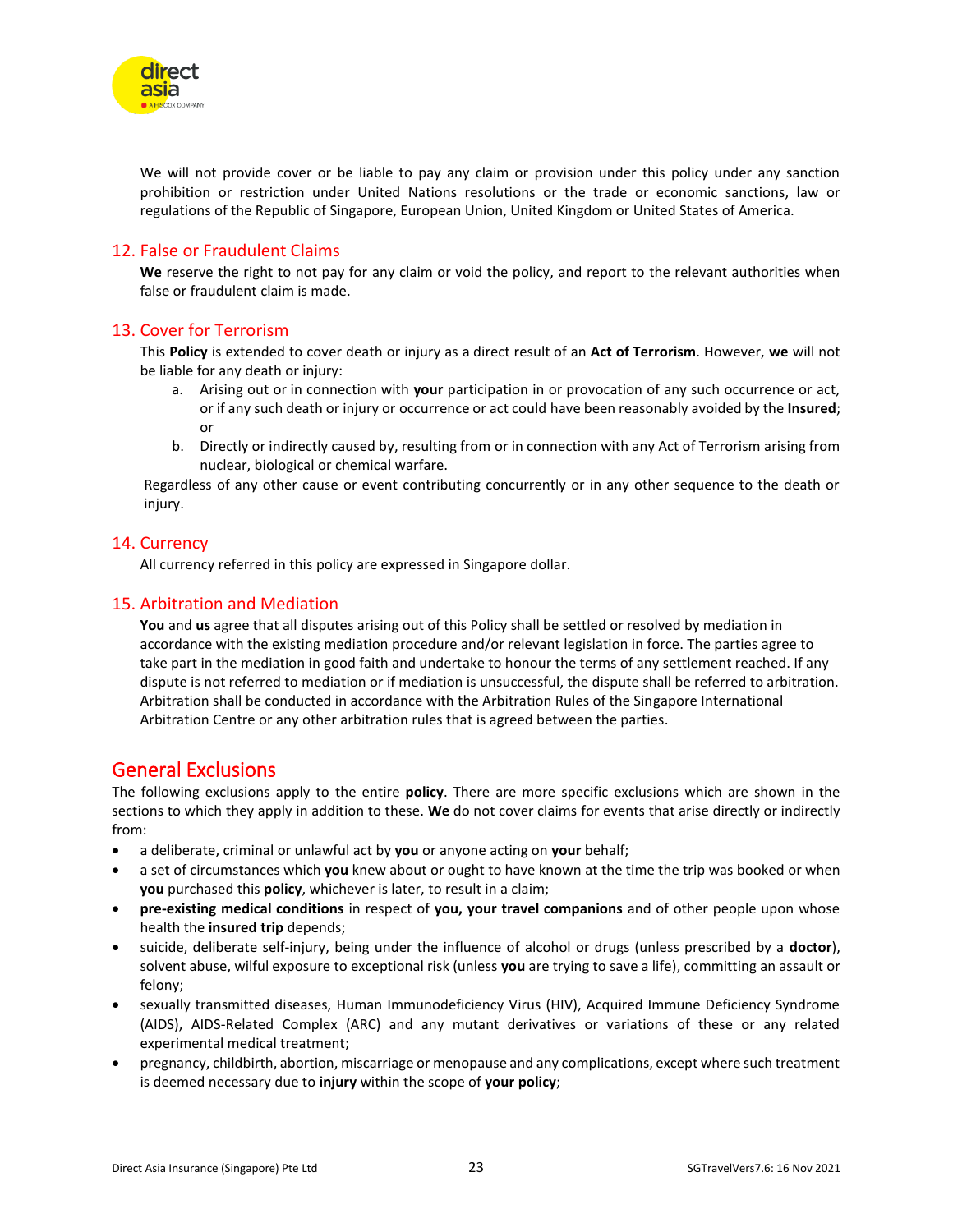

- failure to take and preventive medical measures prior to going on your trip, which at **our** sole opinion is deemed necessary, including vaccination;
- any cosmetic treatment except to restore function after suffering an **injury**;
- stress, anxiety, depression, or any emotional, psychiatric or sleep disorder or condition;
- the cost of routine or elective non-emergency treatment or surgery, including specialist review or referral, exploratory tests which are not directly related to **illness** or **injury** which necessitated **your** admittance to **hospital**;
- while **you** are engaged in naval, military, air force service or operations, construction and demolition work, airline personnel, air crew, offshore or mining, aerial photography/surveyor, ship crew, professional diver, any work handling explosives or hazardous substances or work in a **war zone** or for disaster relief organisations;
- transiting through any **excluded countries**;
- air travel other than as a fare paying passenger on a licensed commercial regular scheduled airline or licensed charter aircraft;
- motorcycling unless **you** hold a motorcycle licence recognised by the country **you** are riding in, that **you** wear a helmet at all times and abide by all the applicable road laws;
- any participation in speed races with motor vehicles of any kind;
- any participation in sporting activities, including motor sports, in a professional capacity or receiving a financial reward or incentive;
- travelling against the advice of mass media and/or any government or official body (including World Health Organisation) to any particular country or parts of a country;
- any **communicable disease** except for medical expenses as a result of **you** contracting the disease during the **insured trip** and provided that no health hazard warning pertaining to that particular disease was issued by any government or official body including the World Health Organization prior to **you** starting **your insured trip**;
- currency shortages due to mistake;
- exchange currency rate differences;
	- any losses, injuries, costs or expenses arising out of:
		- a. nuclear reaction, nuclear radiation or radioactive contamination;
		- b. pressure waves from aircraft and other flying objects travelling faster than the speed of sound.
- any consequence of:
	- a. declared or undeclared war including any civil war and or warlike operations, invasion, act of foreign enemy, hostilities, rebellion, revolution, insurrection, labour strike, riot, civil commotion, blockade or any act of military or usurped power or any act thereof, except where **you** are a **passive participant**;
	- b. claims in anyway caused or contributed to by the use, release or threat thereof of any nuclear weapon or device or chemical or biological agent even if **you** are a **passive participant** in a declared or undeclared war, regardless of any contributory cause;
	- c. any action whether direct or indirect to restore or resulting from the restoration of (or attempt to restore) public order.

## <span id="page-23-0"></span>**Definitions**

Any word or expression which has a specific meaning will have the same meaning wherever it appears in the policy documents.

**Accident or accidental** - refers to sudden and unforeseen event occurring during the **insured trip**.

**Act of terrorism/terrorist activity** - means an act including but not limited to the use of force or violence and/or the threat thereof, of any person or group(s) of persons, whether acting alone or on behalf of or in connection with any organisation(s) or government(s), committed for political, religious, ideological or ethnic purposes or reasons including the intention to influence any government and/or to put the public, or any section of the public, in fear.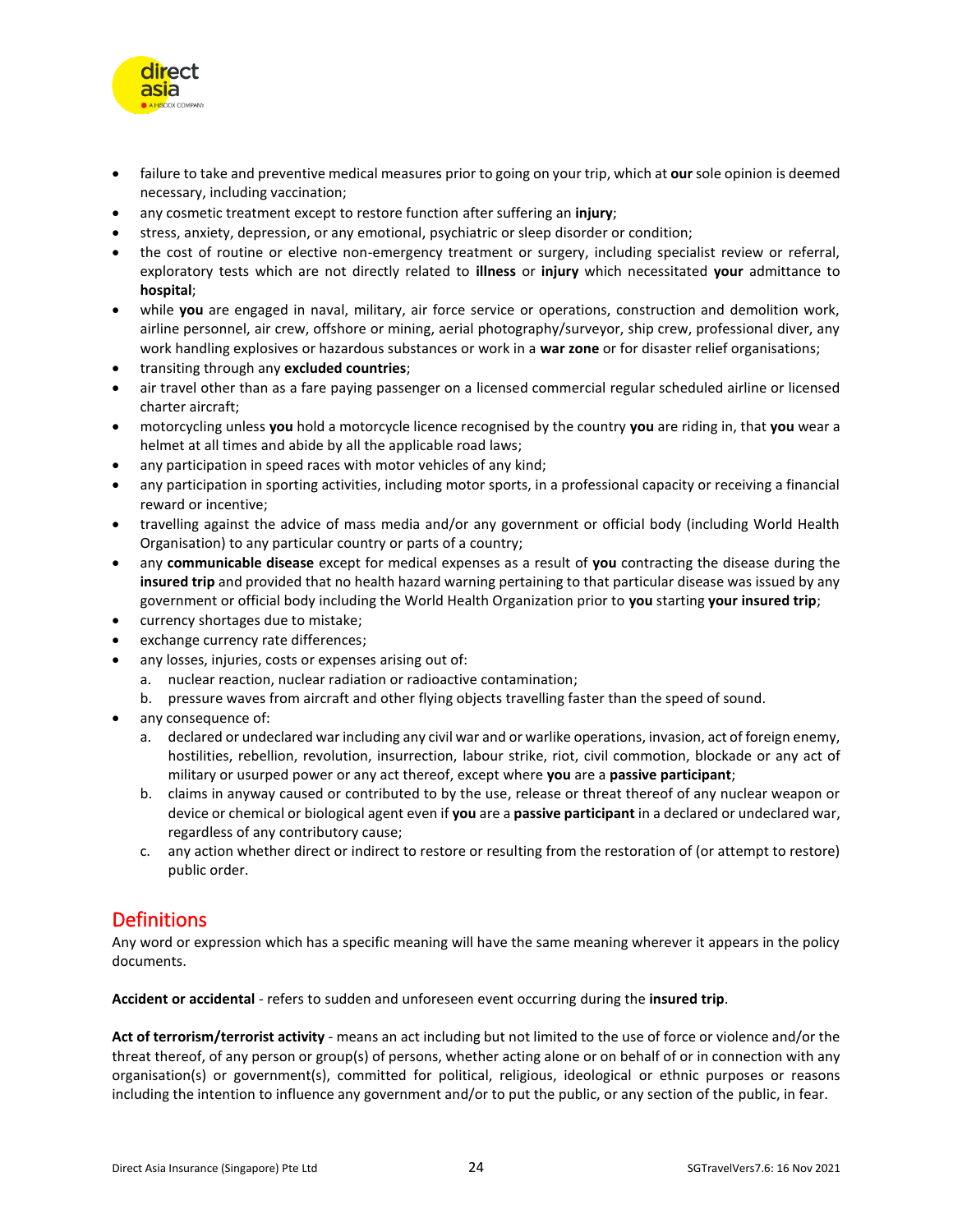

**Adult** – means a person aged between 18 and 70 at the start of any trip and who does not fall within the definition of **child**. It also refers to **your** maid if **you** opt for Maid optional benefit.

**Appointed assistance provider** - means a company in the business of providing emergency assistance services appointed by **us** for the purposes of **your policy**.

**Certificate of insurance** - means the **certificate of insurance** which forms part of **your policy**, containing details of the **insured** person(s), type of cover and **period of insurance** (and includes any amendments).

**Child/children** - means **your** biological, step or legally adopted **child** who is unmarried, unemployed and whose age is between 15 days and 18 years of age. If unmarried and in full-time tertiary education, the **child** may be aged up to 24 years.

**Chinese medical practitioner** - a person qualified as a traditional Chinese medicine practitioner (other than any **insured** person under this **policy** or **travel companion**, its relative, business partner, employer, employee or agent) who engages in the practice of traditional Chinese medicine (including a herbalist, acupuncturist or bonesetter) and is licensed by or registered with the relevant regulatory board, council or authorities to practise and render such treatments, within the scope of their licensing and training in the geographical area of his practice.

**Communicable disease** – means any disease which can be transmitted by means of any substance or agent from any organism to any other organism where:

- the substance or agent includes but is not limited to, a virus, bacterium, parasite or other organism or any variation thereof, whether deemed living or not;
- the method of transmission, whether direct or indirect, includes but is not limited to, airborne transmission, bodily fluid transmission, transmission from or to any surface or object, solid, liquid or gas or between organisms;
- the disease, substance or agent can cause or threaten damage to human health or human welfare or can cause or threaten damage to, deterioration of, loss of value of, marketability of or loss of use of property.

**COVID-19** - Coronavirus disease (COVID-19), severe acute respiratory syndrome coronavirus 2 (SARS-CoV-2) and any mutation or variation of SARS-CoV-2.

**Cyber terrorism** – the use of disruptive activities, or the threat thereof, against computers and/or networks, with the intention to cause real world harm or severe disruption of infrastructure.

**Dentist** - means a person (other than any **insured** person under this **policy** or **travel companion**, its relative, business partner, employer, employee or agent) who is qualified as a dental practitioner with a degree in dentistry and duly licensed and/or registered with the relevant statutory dental board or council to provide dental treatment and who, in rendering dental treatment, is practising within the scope of both their licensing and training in the geographical area of practice.

**DirectAsia/we/us/our -** means Direct Asia Insurance (Singapore) Pte. Ltd.

**Doctor** - a person (other than any **insured** person under this **policy** or **travel companion**, its relative, business partner, employer, employee or agent) who is qualified with a medical degree to practise western medicine and is licensed by or registered with the competent and relevant country medical authorities to provide medical and/or surgical treatment and who, in rendering treatment, is practising within the scope of their licensing and training in the geographical area of practice.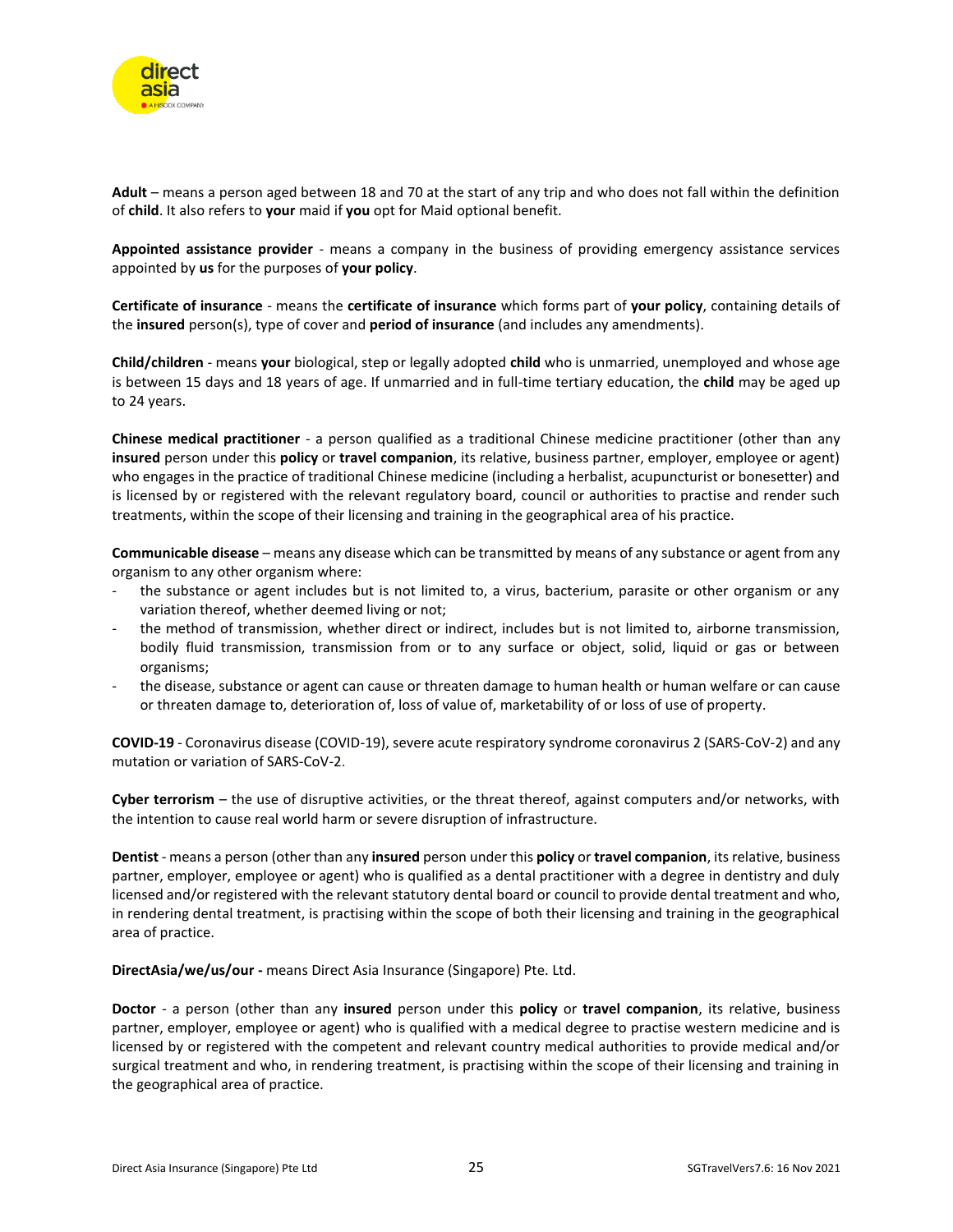

**Domicile** - a person with permanent address in Singapore who holds a valid Singapore identification document. E.g. Singapore National Registration Identification Card (NRIC), employment pass, work permit, long-term visit pass or student pass.

**Excluded countries –** means Afghanistan, Iran, Iraq, Libya, Nepal, North Korea, Sudan, Syria, Democratic Republic of Congo, Somalia and Yemen.

**Extreme or hazardous areas** - means a place or location where **we** in **our** sole opinion would expect **you** to use a licensed and qualified guide.

**Extreme sports and activities -** means any action or adventure sport which in **our** sole opinion has a high level of inherent danger and which involves the use of one or more of the following elements: speed, height, a high level of physical exertion and/or the use of highly specialised equipment.

**Hospital** - an institution which is legally licensed as a medical or surgical **hospital** in the geographical area in which it is located. It must be established for the care and treatment of sick and injured persons as bed-paying patients, and which:

- is under the constant supervision of a **doctor**;
- provides facilities for diagnosis, treatment and surgery;
- provides 24-hour daily nursing services by registered graduate nurses; and
- is not primarily a clinic, mental hospital or institution, a place for custodial care or facility for alcoholics or drug addicts, a spa, hydroclinic or a nursing or rest or convalescent home or a home for the aged or similar establishment.

**Immediate family** – means **your** spouse, children, parent and parent-in-law, sibling, brother-in-law and sister-in-law, son-in-law and daughter-in-law, grandchild and grandparent and grandparent-in-law.

**Injury** - means an external and visible bodily injury caused solely and directly by an **accident** or through **accidental** means occurring at an identifiable time and place during the **insured trip**. Without limitation, it excludes gradual physical or mental deterioration diseases, **sickness** and/or infections, even if such conditions result from or are connected with that **injury**.

**Insured trip** - a leisure or business trip to any of those countries for which **you** are covered as stated in **your certificate of insurance** and which takes place during the **period of insurance** and is expected to last for no more than 90 days under an annual **policy** or for the period of cover specified on **your** per trip **policy**. The trip starts from the time **you** leave **your** home or place of business in Singapore (whichever is later) during the **period of insurance** and ends at the earlier of:

- 1. The time **you** arrive back at **your** home or place of business in Singapore;
- 2. Two hours after **your** arrival in Singapore;
- 3. The expiry date of the **period of insurance**.

**Loss of limbs** - physical, permanent and total loss of use at or above the wrist or ankle of more than one limb.

**Loss of sight** – the complete, irrecoverable and irreparable loss of all sight.

**Medical expenses** - reasonable and customary expenses for medical (including traditional Chinese medicine), dental and/or surgical treatment by a **Chinese medical practitioner**, **doctor** or a **dentist** (as the case may be). This includes ambulance charges and x-rays. In the case of dental expenses, such treatment must be necessarily incurred to restore sound and natural teeth where damage to those teeth was caused by an **accident**.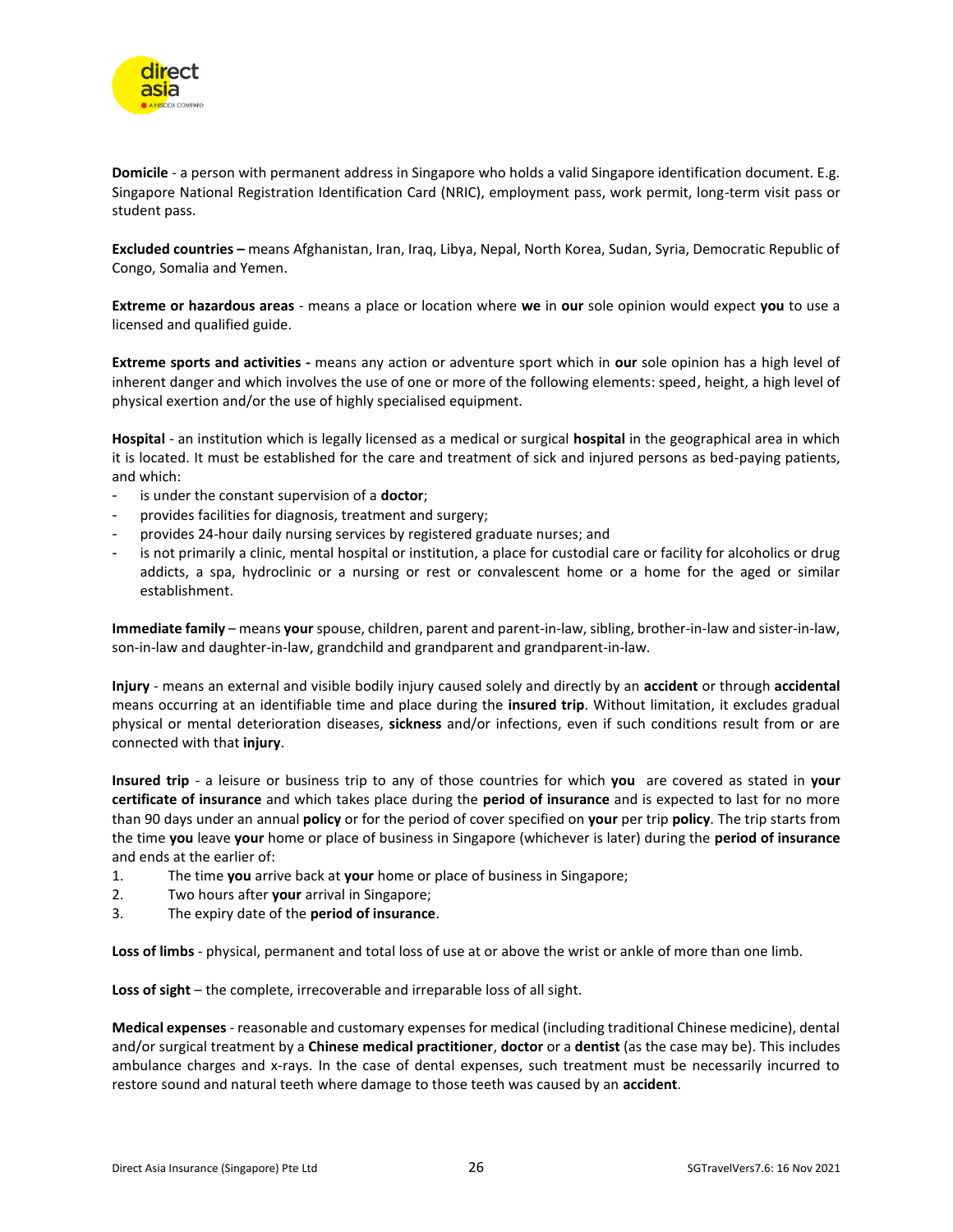

**Money** – personal legal tender currency notes and travellers cheques.

**Pair or set** - is a group of items of sufficiently common type, appearance or nature that they reasonably belong together, or the group is devalued if one or more of the items is lost or damaged.

**Passive participant** - means any person who is not:

- 1. supplying, transporting or otherwise handling facilities, equipment, devices, vehicles, weapons or other materials intended for use in war by a party engaged in hostile actions;
- 2. a journalist or news correspondent;
- 3. an employee, volunteer, contractor or medical staff of a disaster relief organisation; and/or
- 4. security personnel.

**Period of insurance** – means the period for which this insurance is in force, asshown on **your certificate of insurance**. For the purpose of Section 7.1 Trip Cancellation and Curtailment, **period of insurance** begins the time **you** purchased **your policy** or **you** booked **your** trip, whichever is later.

**Permanent total disablement** – physical disablement which totally prevents **you** from doing any paid work, which lasts continuously for 12 months and which at the end of that period, in the opinion of a **doctor** approved by **us**, is without the prospect of improvement.

**Personal possessions**- **your**suitcases (or similar luggage carriers) and their contents usually taken on a trip, together with articles worn or carried by **you** (including **valuables**) for **your** individual use during an **insured trip** (not items hired, loaned or entrusted to **you**).

**Policy** - this insurance document and the **certificate of insurance**, including any amendments, endorsements or any other authorised change to **your policy**.

**Pre-existing medical condition** - means any **injury**, **sickness**, condition or symptom:

- for which treatment, or medication, or advice, or diagnosis has been received by you or sought or was foreseeable by **you** before the **start date**;
- which presented signs or symptoms of which **you** were aware or should reasonably have been aware or which originated or existed before the **start date**; or
- which was pre-existing before the **start date** irrespective of whether **you** were or should have been aware of it.

**Public place** – any place that the public has access to including but not limited to planes, trains, buses, taxis, shops, airports, railway stations, streets, museums, galleries, hotel foyers and general access areas, beaches, restaurants and public toilets.

**Public transport** - means a regularly scheduled mode of transportation provided by a licensed carrier which any member of the public can join at a recognised departure point and pay a fare.

**Senior** - means a person aged 71 or above at the start of any **insured trip**.

**Serious illness -** whenever applied to an **insured** person or their **travel companion**, means a **sickness** which requires treatment by a **doctor** and which results in the **insured** person or their **travel companion** being certified by that **doctor** as unfit to travel or continue with their original trip and whenever applied to a relative, is a **sickness** certified as being dangerous to life by a **doctor** and which results in the **insured** person's discontinuation or cancellation of the **insured** person's trip.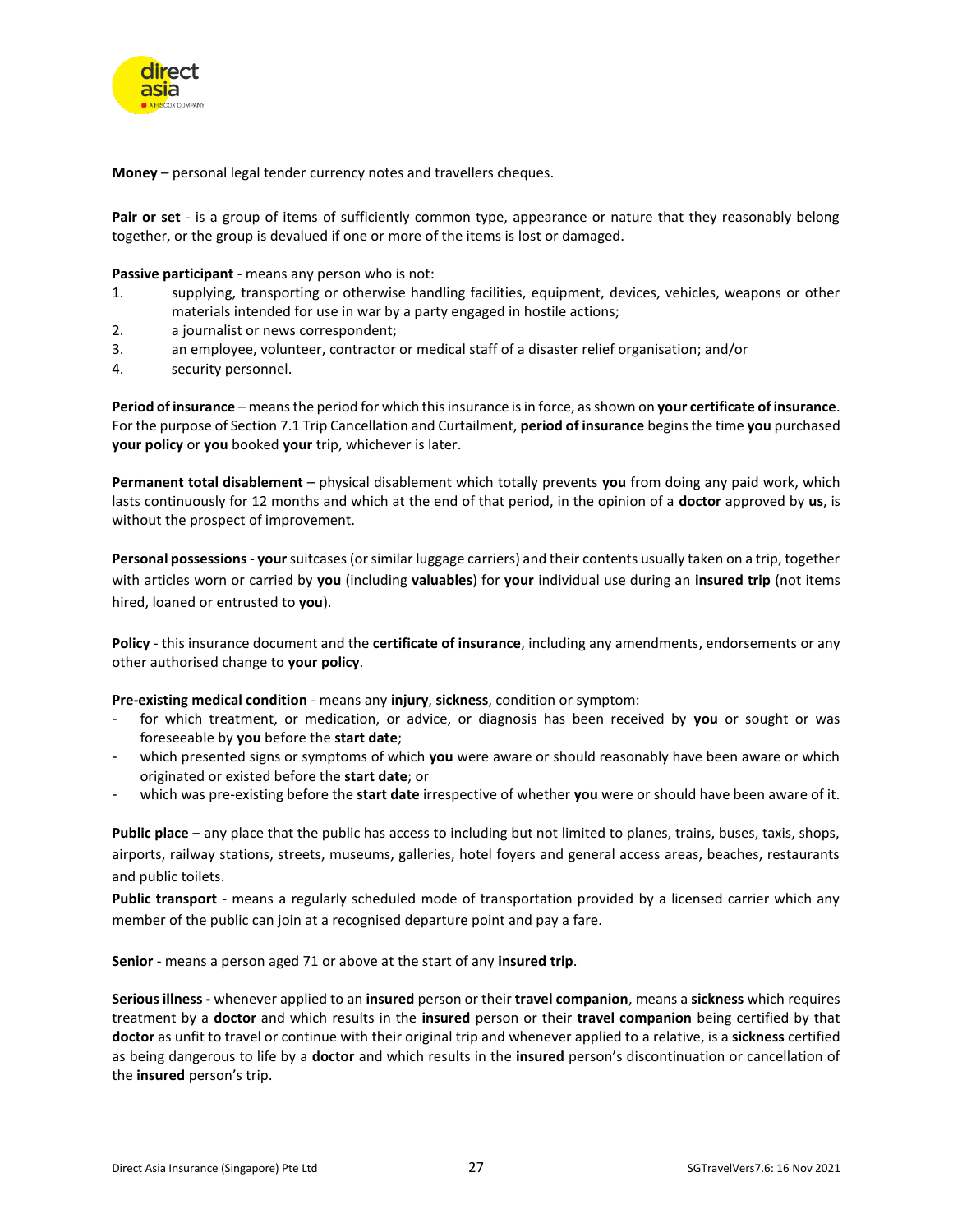

**Serious injury -** means an **injury** which requires treatment by a **doctor** and which results in the **insured** person or their **travel companion** being certified by that **doctor** as unfit to travel or continue with their original trip and whenever applied to a relative, is an **injury** certified as being dangerous to life by a **doctor** and which results in the **insured** person's discontinuation or cancellation of the **insured** person's trip.

**Sickness** - means a sudden and unexpected deterioration of **your** health due to a medical condition contracted, starting or showing up during the **insured trip** that requires treatment by a **doctor**.

**Start date** - means the first day of the **period of insurance** shown in **your certificate of insurance**, representing the day **your policy** cover starts.

**Travel companion** - means a person with whom **you** have coordinated travel arrangements and intends to travel with on a trip but excluding a tour leader or group leader who is receiving remuneration in monetary form or in kind.

**Travel document** - Legal document issued by government/ regulations

**Valuables** - watches (excluding smart watches and fitness trackers), jewellery, antiques, computers and electronic devices and their accessories (including but not limited to laptops, tablets, wearable devices, software, e-books, data storage devices and games and gaming consoles) mobile phones and satellite navigation devices, gold, silver or other precious metals, precious and semi-precious gems, stamps, coin or medal collections, pictures and other works of arts.

**War zone -** means an area where there is a declared or undeclared war (including any civil war) and/or any warlike operations, hostilities, rebellion, revolution, insurrection, invasion or any exercise of military or usurped power.

**You/your/insured** - means the named traveller(s) on **your Certificate of insurance** and unnamed **child/children** as long as they are declared within the total number of **children**.

## <span id="page-27-0"></span>Customer care policy

At DirectAsia, **we** strive to provide service excellence to all **our** policyholders. If on any occasion **our** services falls short of **your** expectation, below is what **you** can do:

**You** should first contact **our** Customer Service Department. **You** can email to **us** at customerservice@directasia.com or call our hotline at (65) 6665 5555. **We** will look into **your** matter and respond within 3 working days and if further action needed, **we** will provide **you** a full reply within 14 working days.

If **you** are dissatisfied with **our** response, **we** will refer **you** to Financial Industry Disputes Resolution Centre (FIDReC) who is an independent dispute resolution organization. **You** may consider to contact them and submit your matter to FIDReC for settlement by mediation in accordance with the mediation procedure in force.

FIDReC's details are: Financial Industry Dispute Resolution Centre Ltd 36 Robinson Road #15-01, City House Singapore 068877 Telephone: 6327 8878 Email: info@fidrec.com.sg